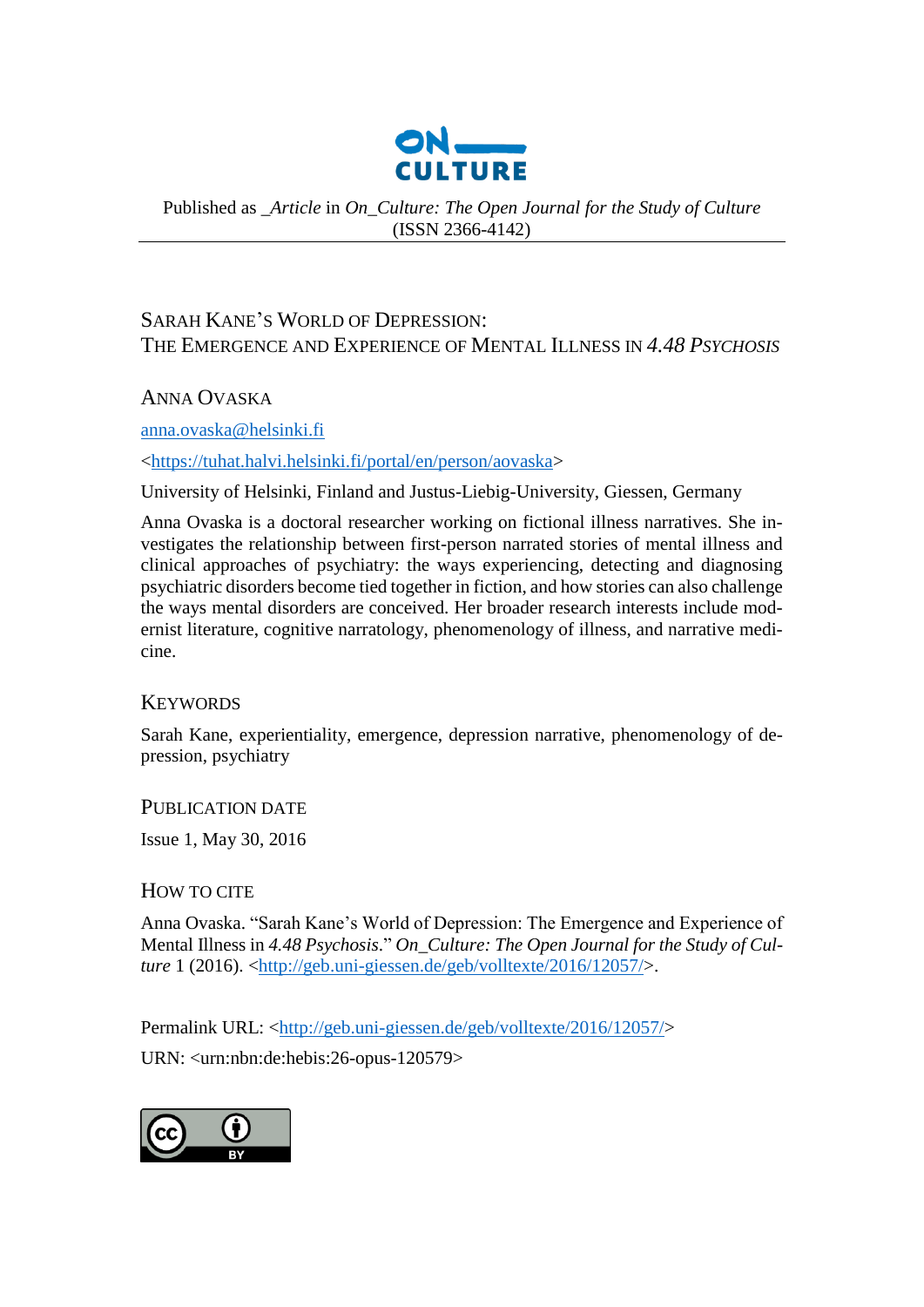# Sarah Kane's World of Depression: The Emergence and Experience of Mental Illness in *4.48 Psychosis*

# **\_Abstract**

Fictional narratives of mental illnesses often focus on individual experiences of pain, anxiety and suffering. As such, narratives depict the experiences of illness in a holistic way, revealing the embodied, situated and intersubjective — in other words, *emergent* — nature of psychiatric disorders. They are thus able to create a different kind of understanding of mental disorders than medicalizing strands of psychiatry that tend to reduce mental illnesses to biological dysfunctions of the brain and the nervous system and thus ignore how disorders straddle the brain, the body and the environment.

In this article, I discuss how the experiential world of depression is constructed and conceived of in Sarah Kane's play *4.48 Psychosis*. Kane's depiction of severe, psychotic depression is in line with phenomenological accounts of the illness, in which depression is understood as an emergent phenomenon that gives rise to alterations in the embodied being-in-the-world of the subject. The text refers to common cognitive-affective experiences and folk-psychological understandings of the mind and employs different intertextual, narrative and poetic strategies to convey the phenomenal world of depression to its readers. In addition, Kane emphasizes that to treat depression a deeper understanding of this 'state of emergency' is needed than what medicalizing psychiatry is able to provide.

# **1\_Introduction: "At 4.48 when depression visits"**

After 4.48 I shall not speak again

I have reached the end of this dreary and repugnant tale of a sense interned in an alien carcass and lumpen by the malignant spirit of the moral majority

I have been dead for a long time<sup>1</sup>

British playwright Sarah Kane (1971–1999) described her last works of fiction as "texts for performance."<sup>2</sup> In them, she moved towards a form of expression in which the materiality of the text, language and (inter)textuality had more and more significance over events and plot. This development reaches its peak in her last play, *4.48 Psychosis*, 3 which focuses on the experiences of a person who suffers from psychotic depression.<sup>4</sup> The narrating I constructed in the play cites feelings of overwhelming sadness, social and corporeal alienation and loss of affectivity that ultimately lead to a feeling of being dead, and these experiences drive the narrator towards suicide. The play can even be understood as a suicide note addressed to its audiences — or, as Kane's agent Mel Kenyon put it, "I pretend that [*4.48 Psychosis*] isn't a suicide note but it is. It is both a suicide note and something much greater than that."<sup>5</sup> Through her ambiguous text,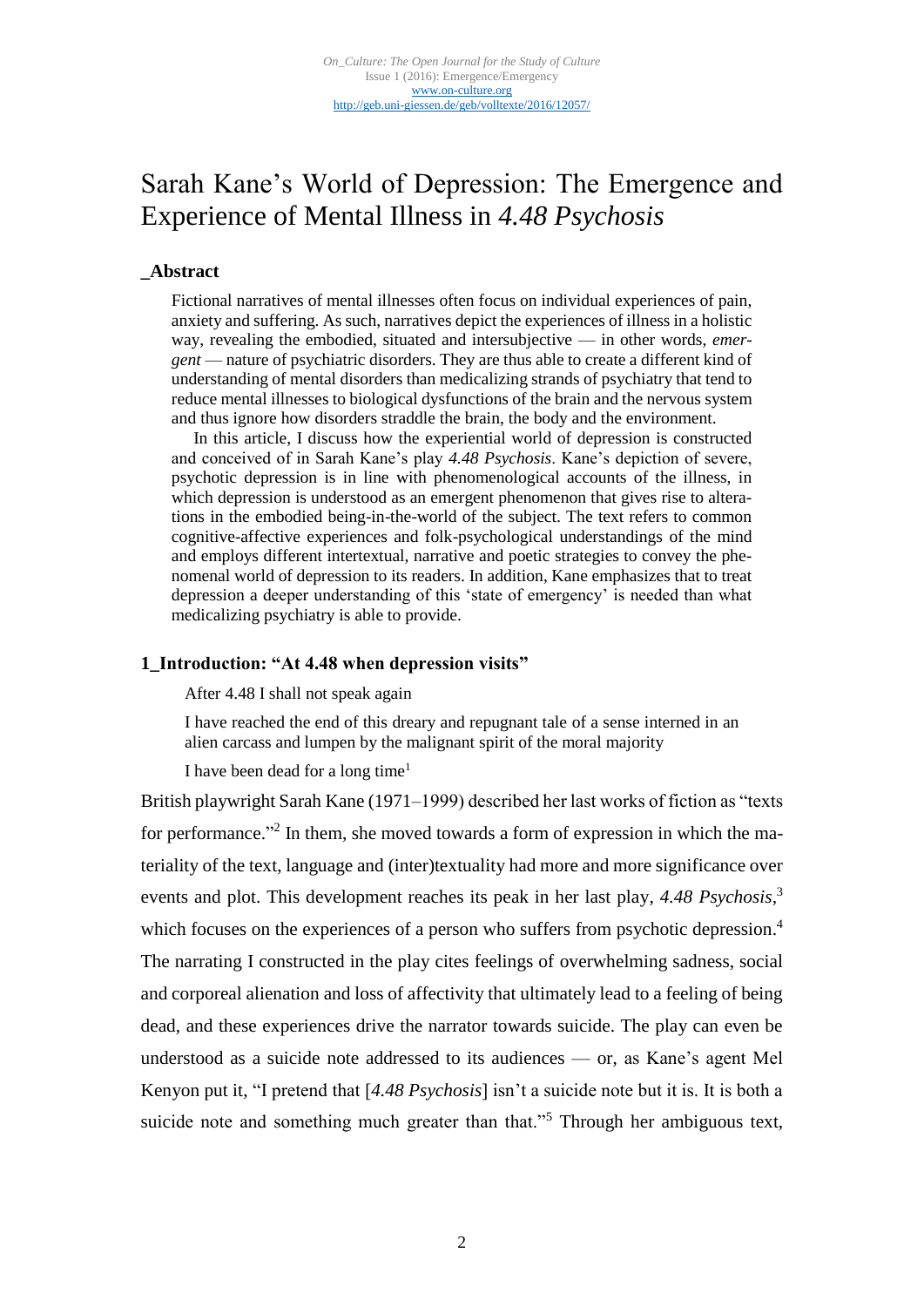Kane produces a situation of outmost *emergency* — one that taps into the experiences of the play's readers and spectators.

The play is divided into fragments of monologues and dialogues, which can be understood as twenty four short scenes. Kane, however, breaks the conventions of a playtext by offering no stage directions. <sup>6</sup> The fragments are composed in a poetic narrative form<sup>7</sup> that draws its signifying power from, for example, typographical experimentation, alliteration and rhyme, gaps and silences, and literary allusions and intertexts or "literary kleptomania,"<sup>8</sup> as the narrating voice suggests. The places, events and characters of the play are left open to interpretation, and readers and spectators are invited to fill the gaps.<sup>9</sup> As Alyson Campbell has noted, Kane's play creates a demand for the audience "to set active meaning-making aside; to allow the a-signifying power of the work to take over."<sup>10</sup> The play thus evokes experiences of a shattering mind by engaging the emotions and experiences of its audience, as well as their understanding of the human mind. 11

*4.48* is often discussed in relation to Kane's own experiences of severe depression, her eventual suicide a few months after finishing the play and the political ramifications of the text. Critics pay attention to the ways audience members are situated as witnesses of mental illness and failing mental healthcare. They discuss how the play challenges psychiatric knowledge by imitating medical discourses and by revealing problems in therapeutic relationships. <sup>12</sup> Meanwhile, less attention has been paid to the literary devices and narrative techniques through which the experiential world of mental breakdown is enacted and which highlight the *emergent* nature of mental disorders.

My essay brings together the two concepts, *emergency* and *emergence*. Emergency, evoked by severe mental illness, can be seen as the dominating theme or mood of Kane's playtext. Emergence, on the other hand, refers to a process whereby a complex system arises through interactions among smaller systems and yet is different from them. I use the concept especially to illuminate the play's account of mental disorders as phenomena that are connected but not reducible to neurochemistry and physical structures of the brain.

In what follows, I will look at Kane's play from the perspective of a reader who engages with the heterogeneous, collage-like storyworld and the shattering mind it depicts. <sup>13</sup> I will show how, in Kane's play, the human mind and mental disorders are understood and presented as emergent phenomena that are enacted through an interplay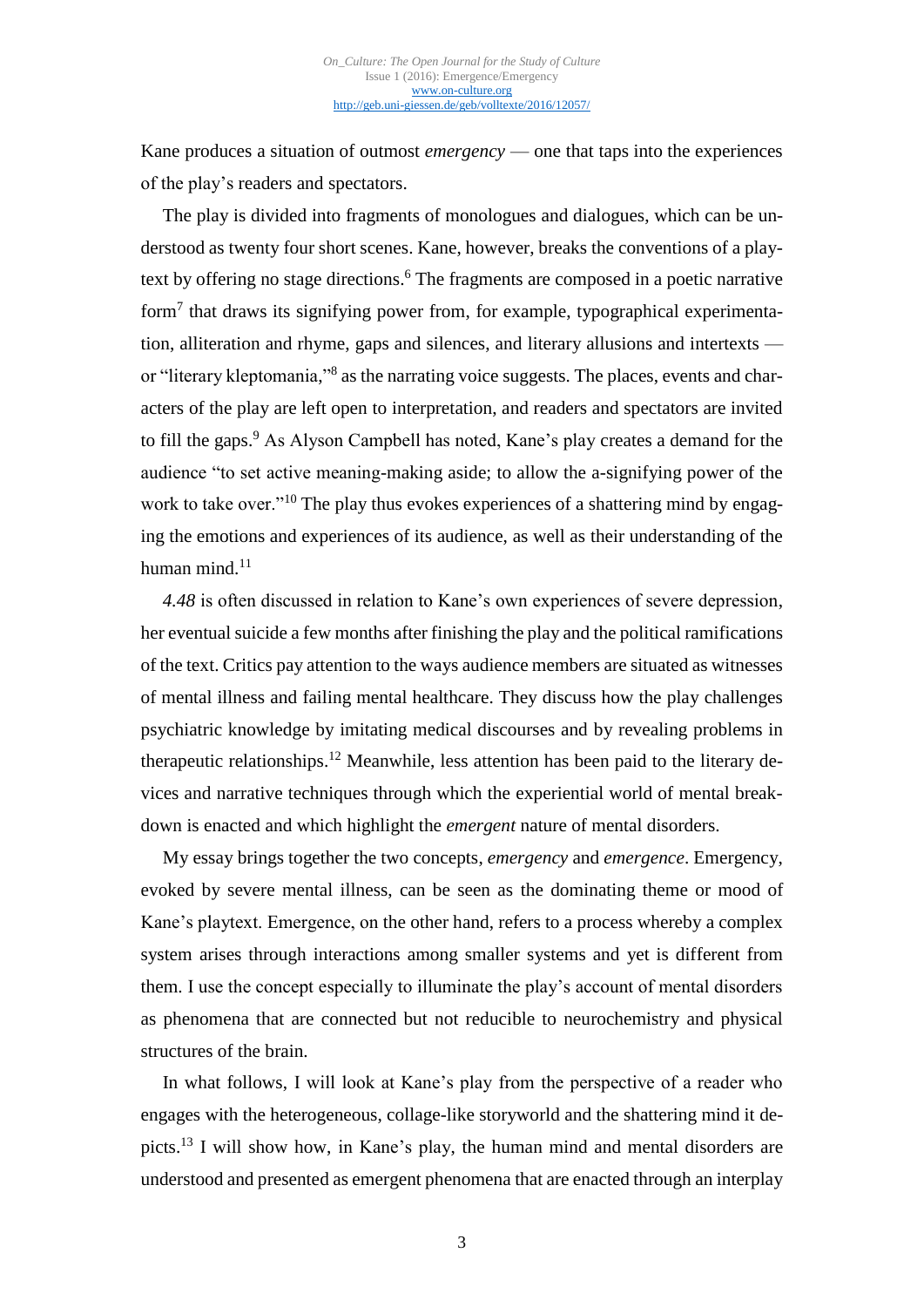between the mind and its social and material environments. This view goes against medicalizing psychiatric accounts in which mental illnesses are often reduced to problems of the brain and the nervous system. Rather, as phenomenological studies of illness have emphasized, and Kane's text illustrates, mental disorders should be perceived in the broader context of the human mind which is embodied and situated in the world. In other words, mental illness should be seen as an emergent phenomenon that straddles brain, body and world. $^{14}$ 

In Kane's play, as well as in phenomenological accounts of psychopathology, the entire experiential world of the subject is seen as being altered by depression. In addition, both stress that to understand the emergent nature of mental disorders, one needs to explore the experiences of illness. I will begin by looking at the structure of the play and the ways the diagnosis of depression is constructed in it. Then, I move to Kane's representation of psychiatric reductionism and discuss the therapeutic relationship depicted in the play. After this, I will show how Kane challenges the reductionist view by evoking the emergent, situated and intersubjective experiences of depression. Finally, I will take a closer look at the textual and narrative devices through which all of this is enacted, and I will consider the consequences the play has for understanding mental disorders.

# **2\_The Depressed Mind and the State of Emergency**

Readers of *4.48* are guided by a cyclical narrative structure that gradually discloses information about the situation of the play's protagonist. The text is composed of a variety of different elements: First of all, there are fragments of dialogues, which seem to be either flashbacks of past patient-psychiatrist conversations or inner dialogues/hallucinations of the narrator. Secondly, these dialogic segments are surrounded by fragments of inner monologues and stream-of-consciousness, which seem to form the present time of the story. At times, however, the division between the dialogues and monologues is blurred, and it becomes uncertain whether one can separate the narrating I of the monologues from the patient and therapist figures of the dialogues. <sup>15</sup> In addition, as many interpreters have noted, Kane embeds citations from diagnostic manuals, selfhelp books and literary texts within the first-person narration.<sup>16</sup>

Despite the complexity of this work, it is very tempting to read the entire text as a product of one suffering mind. For example, Ken Urban has noted that multiplicity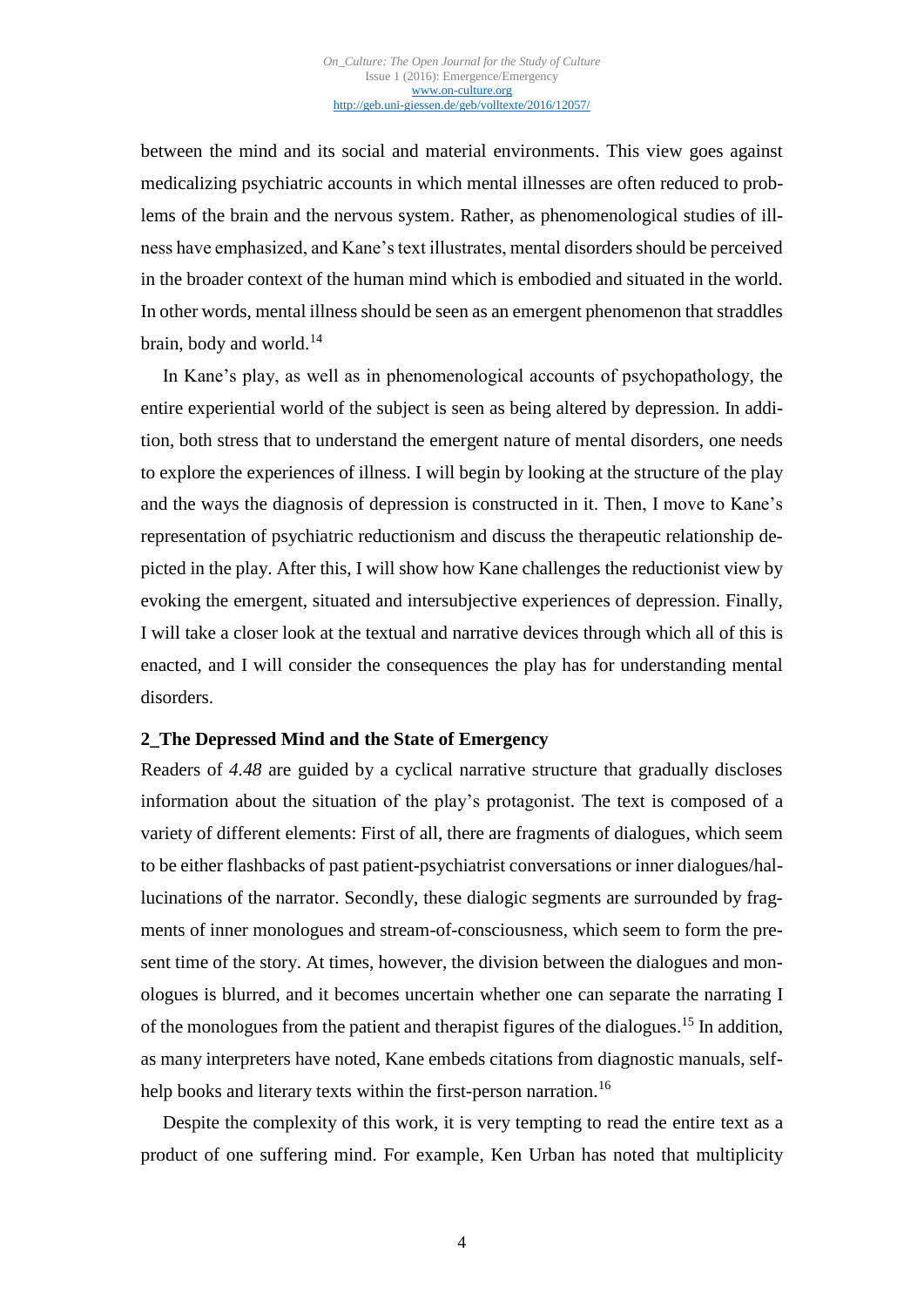"creates the uncanny sensation that the text is deeply monologic, the product of a singular, though divided, self."<sup>17</sup> Both its open form and strong evocation of affects and emotions make the text relatable and comprehensible, and many critics have pointed out that anyone who has experienced desire, love or pain is able to identify with the suffering of the play's protagonist.<sup>18</sup>

On the other hand, the destructive and pathological sides of these experiences also indicate that the text is a product of a mind that transgresses the borders of what is usually considered to be 'normal.' Kane herself said, while writing the play, that she tried to create a narrative form that would express the experience of a psychotic breakdown — the collapse of boundaries between self and other, and between self and the world:

[The play is] about a psychotic breakdown and what happens to a person's mind when the barriers which distinguish between reality and different forms of imagination completely disappear, so that you no longer know the difference between your waking life and your dream life. And also you no longer know where you stop, and the world starts.<sup>19</sup>

In a way, the emergency of the mental breakdown is simulated for the reader, as the uncertainty of the events depicted becomes clearer and clearer. The form imitates the experience in which, as Kane says, "you no longer know where you stop, and the world starts" or in which the distinction between the self and the other disappears.<sup>20</sup> Kane uses literary devices like the blurring of speaking positions and narrative modes, shifts in the moods and tones of the text, as well as intertexts, allusions and references to medical discourses in order to reveal the instability of the boundaries between the self and the world. Psychotic depression is ultimately depicted both as a clinical condition and as a state that questions the relationship between self, body and their rootedness in the world. The text thus opens readers' eyes to the human fact of emergent situatedness in the world — a fact that we tend to ignore when not faced with states of emergency such as mental breakdown.

The worldly and intersubjective nature of depression is already indicated in the first scene. The play begins with a lopsided, almost haunting dialogue in which an unknown voice is questioning a silent other:

(*A very long silence.*) But you have friends. (*A long silence.*)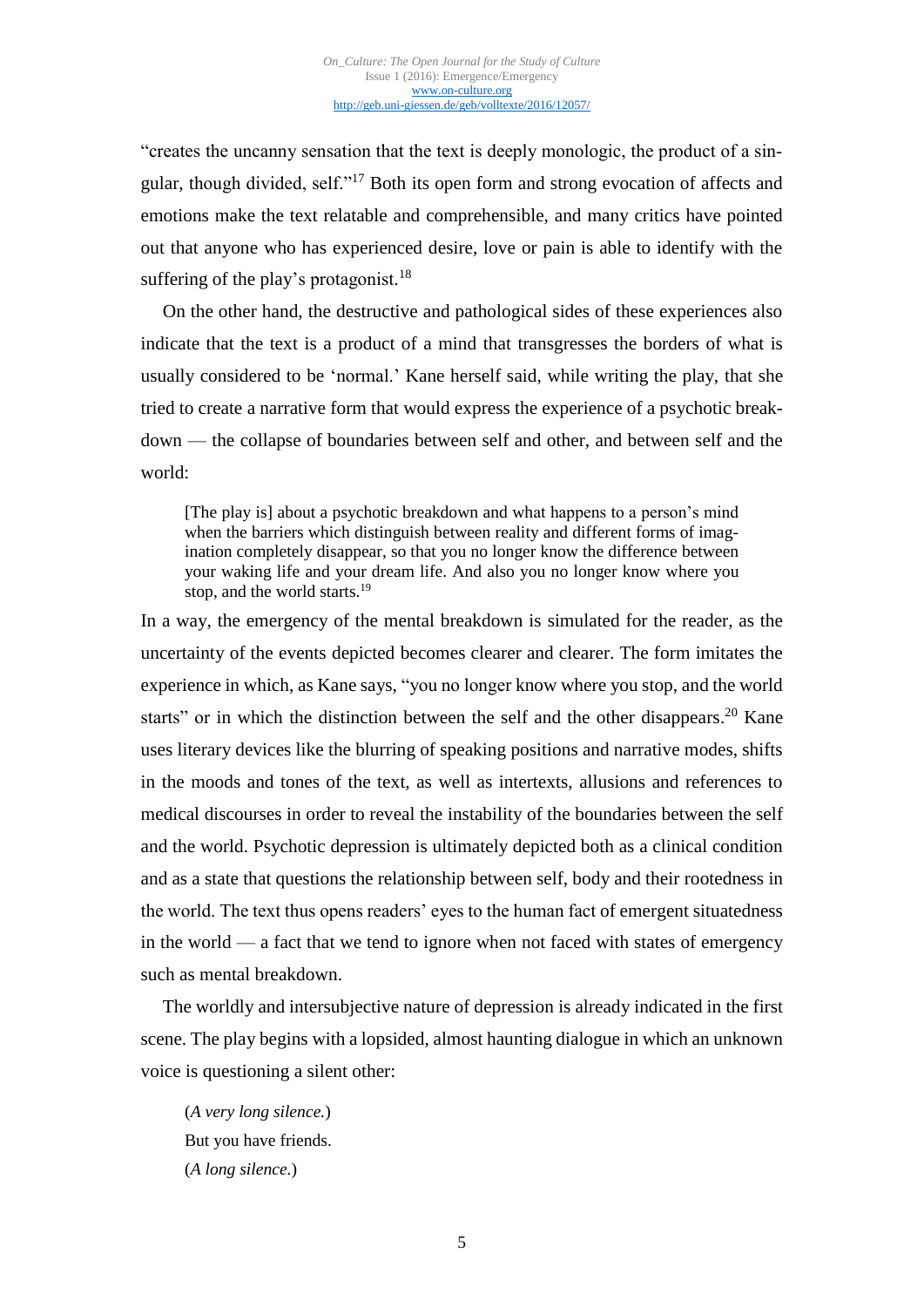You have a lot of friends. What do you offer your friends to make them so supportive? (*A long silence.*) What do you offer your friends to make them so supportive? (*A long silence.*) What do you offer? (*Silence.*) 21

This first scene frames the play with a painful experience of having failed in social relationships — or, more precisely, with a veiled (self-)accusation of not being able to offer anything to other people. The questioning voice could be understood as a hallucination of the protagonist, but later on the dialogue is repeated and it is hinted that it is a fragment of an actual patient-therapist conversation, recollected by the narrating I. In the monologues that follow, the meaning of the play's title is revealed: the I talks about a clarity that comes at night ("at 4.48"), hints ambiguously at suicide ("After 4.48 I shall not speak again" $)^{22}$  and evokes a painful, unbearable loss that has happened in the past:

Sometimes I turn around and catch the smell of you and I cannot go on I cannot fucking go on without expressing this terrible so fucking awful physical aching fucking longing I have for you. And I cannot believe that I can feel this for you and you feel nothing. Do you feel nothing?<sup>23</sup>

What is remarkable both in the 'silent dialogue' and in the monologues that depict longing and pain is that the protagonist's experiences are tightly connected to other people and to intersubjective emotions like love, longing and shame. The protagonist is introduced to readers through the suffering that characterizes her/his relationships to other people and her/his being-in-the-world. S/he does not appear as someone who is 'ill'; s/he seems rather to be heart-broken, alienated from others, and grieving.

On the other hand, different medical diagnoses are offered throughout the play. The protagonist suffers from "depression", as stated in the monologues, and "pathological grief", like one of the medical notes suggests. <sup>24</sup> "Psychosis" is cited in the title of the play, and the narrating I uses common metaphors of a psychotic breakdown, for example when s/he talks about her/his experiences of fragmentation: "And my mind is the subject of these / bewildered fragments;"<sup>25</sup> "my body decompensates / my body flies apart."<sup>26</sup> In psychiatric terminology, the narrative describes a major depressive disorder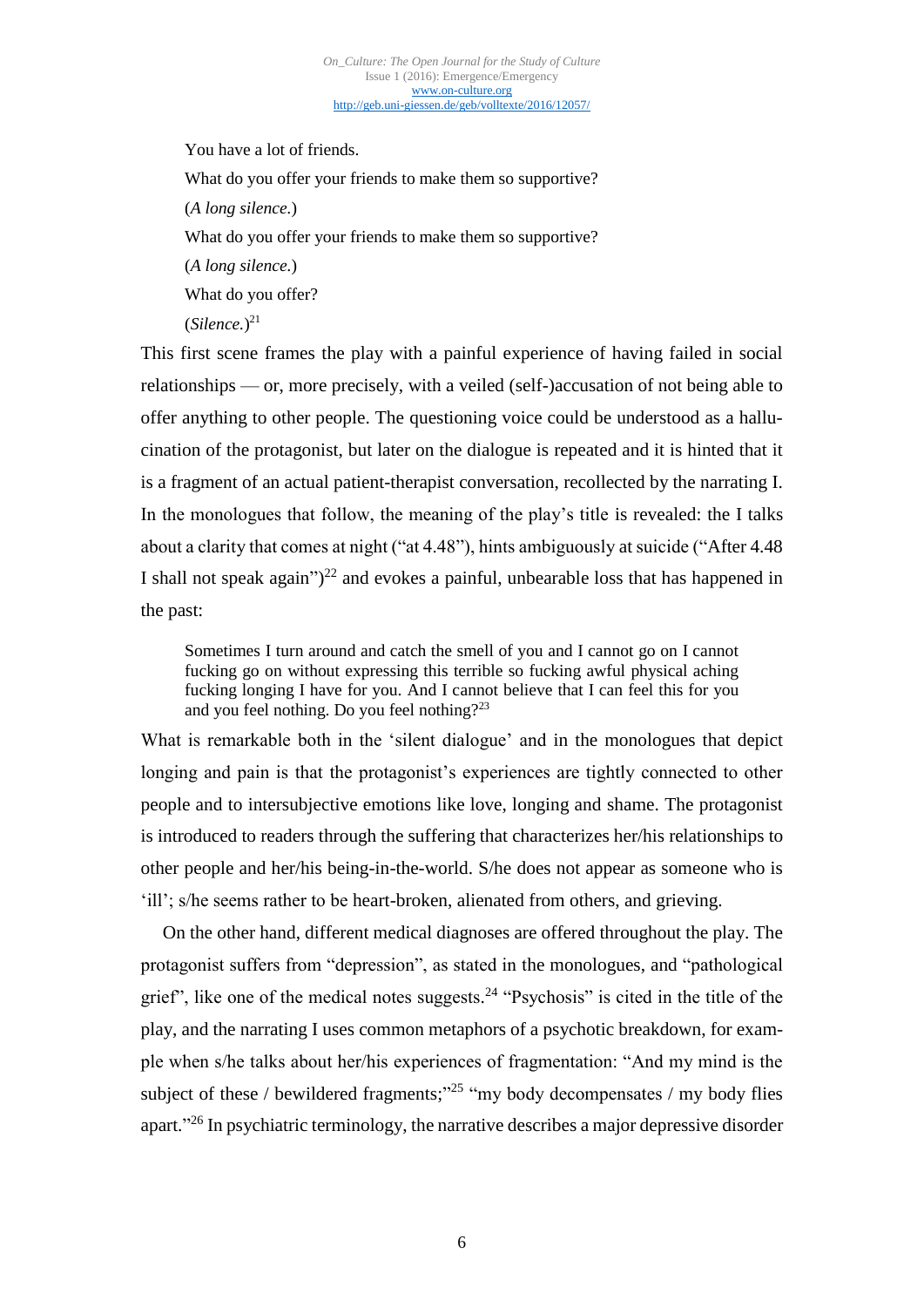that closes in on psychosis.<sup>27</sup> After the dialogical segments and fragmentary monologues of the first scenes, the I offers an almost hyperbolic list of symptoms that seems to authenticate the depression diagnosis:

I am sad I feel that the future is hopeless and things cannot improve I am bored and dissatisfied with everything I am a complete failure as a person I am guilty, I am being punished I would like to kill myself I used to be able to cry but now I am beyond tears I have lost interest in other people I can't make decisions I can't eat I can't sleep I can't think I cannot overcome my loneliness, my fear, my disgust I am fat I cannot write I cannot love  $[...]$ I cannot fuck I cannot be alone I cannot be with others My hips are too big I dislike my genitals

At 4.48 when depression visits I shall hang myself to the sound of my lover's breathing

I do not want to die

I have become so depressed by the fact of my mortality that I have decided to commit suicide

I do not want to live<sup>28</sup>

The I names emotions and experiences which are commonly emphasized in diagnostic manuals: there is the depressed mood ("I am sad"), loss of pleasure ("I am dissatisfied", "I cannot love"), and the experiences of guilt and shame ("I am a complete failure," "I am guilty") as well as the thoughts of death ("I have decided to commit suicide," "I do not want to live").

When read or heard on stage, the detailed list creates an impression of deep subjective experiences. However, as readers and audiences with psychiatric knowledge might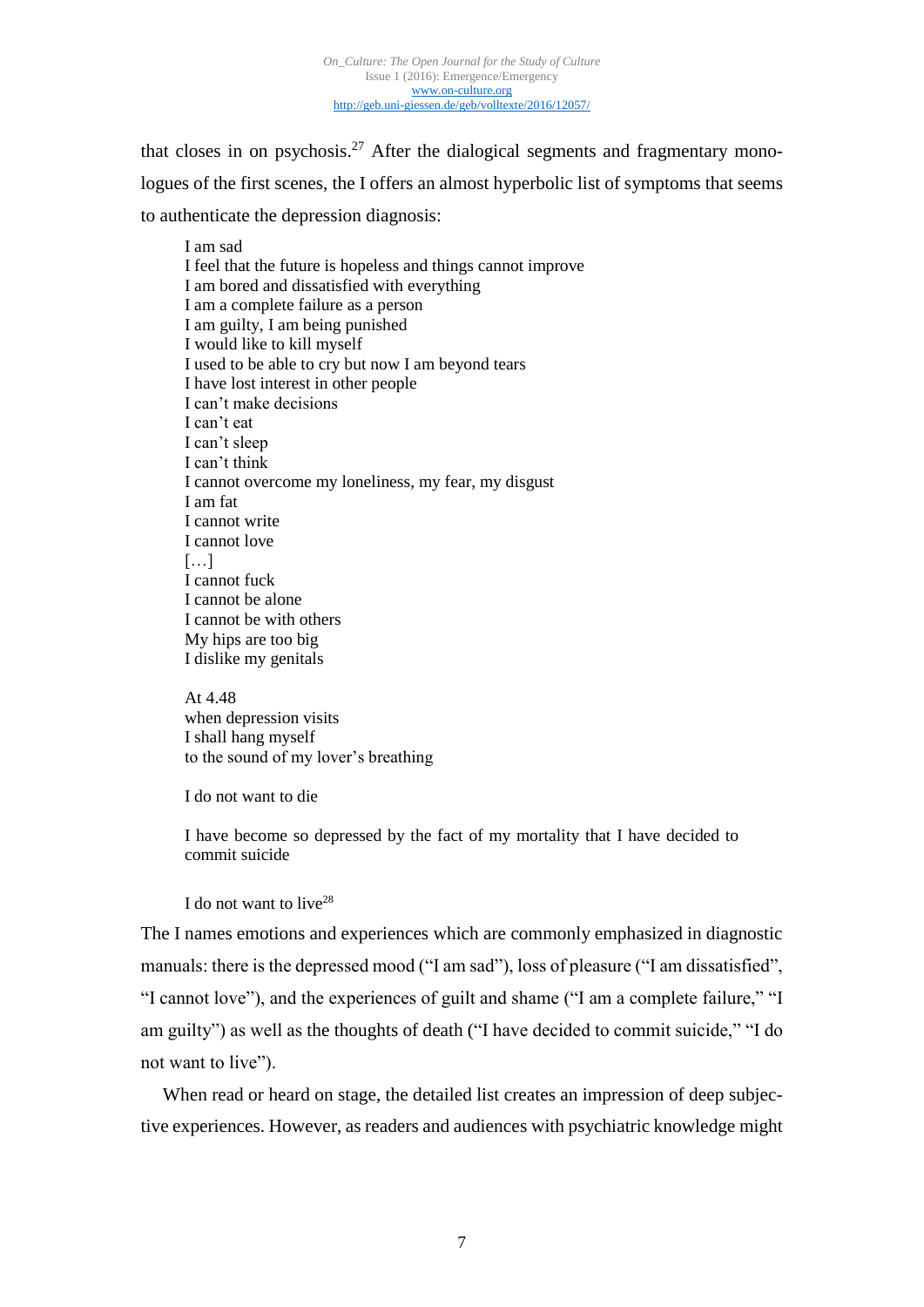notice, the list is actually an almost word-for-word quotation from a common diagnostic tool, Beck's Depression Inventory (BDI), used by clinicians in assessing the severity of depression. In BDI, the patient chooses experiences that are closest to her/his own from a multiple-choice list.<sup>29</sup> The narrating I, in other words, borrows expressions from medical discourse to convey her/his experiences. Later on, a description of the dominating experience is given in a repetitive fragment of stream-of-consciousness: "No hope No hope No hope No hope No hope No hope No hope."<sup>30</sup> Both in the 'borrowed' list of experiences and in the repetition that mimics the looping, depressed thoughts, the text evokes the most common experiences of deep, suicidal depression: sadness, loss of hope and loss of will to live — which all emphasize the emergency of the situation.

Clinicians and phenomenologists of illness widely agree that depression is an affective and cognitive disorder that influences one's moods and emotions as well as perception and memory. It distorts both past and present experiences and diminishes the ability to verbalize them. The future seems hopeless and life unlivable, as negative experiences take control. The risk of suicide is high.<sup>31</sup> What researchers and medical professionals disagree over, however, is the cause and treatment of the illness. The most common cure for depression in Western societies today is medical: antidepressants should alleviate the loops of hopeless thoughts and additional therapy should help individuals find new thought paths and alter the self-image that is centered on experiences of failure and hopelessness.<sup>32</sup> Drugs and therapeutic talk are also what the psychiatrist figure in Kane's play offers — though unsuccessfully, as the silent dialogue seems to indicate. Through the patient-psychiatrist encounters — whether they are imagined, hallucinated or 'actual' —, Kane offers an insightful critique of reductionist psychiatry in its failure to pay attention to the emergent, intersubjective and embodied nature of depression. In the following, I will take a look at this critique, before turning more closely to the experiences of depression and their meaning.

# **3\_The Psychiatric Voice of Reason**

-I don't despise you. It's not your fault. You're ill. -I don't think so.<sup>33</sup>

In Kane's representation, the psychiatrist-figure sees the protagonist's depression as an illness that has its origins in the functioning of her/his brain.<sup>34</sup> Even though the borders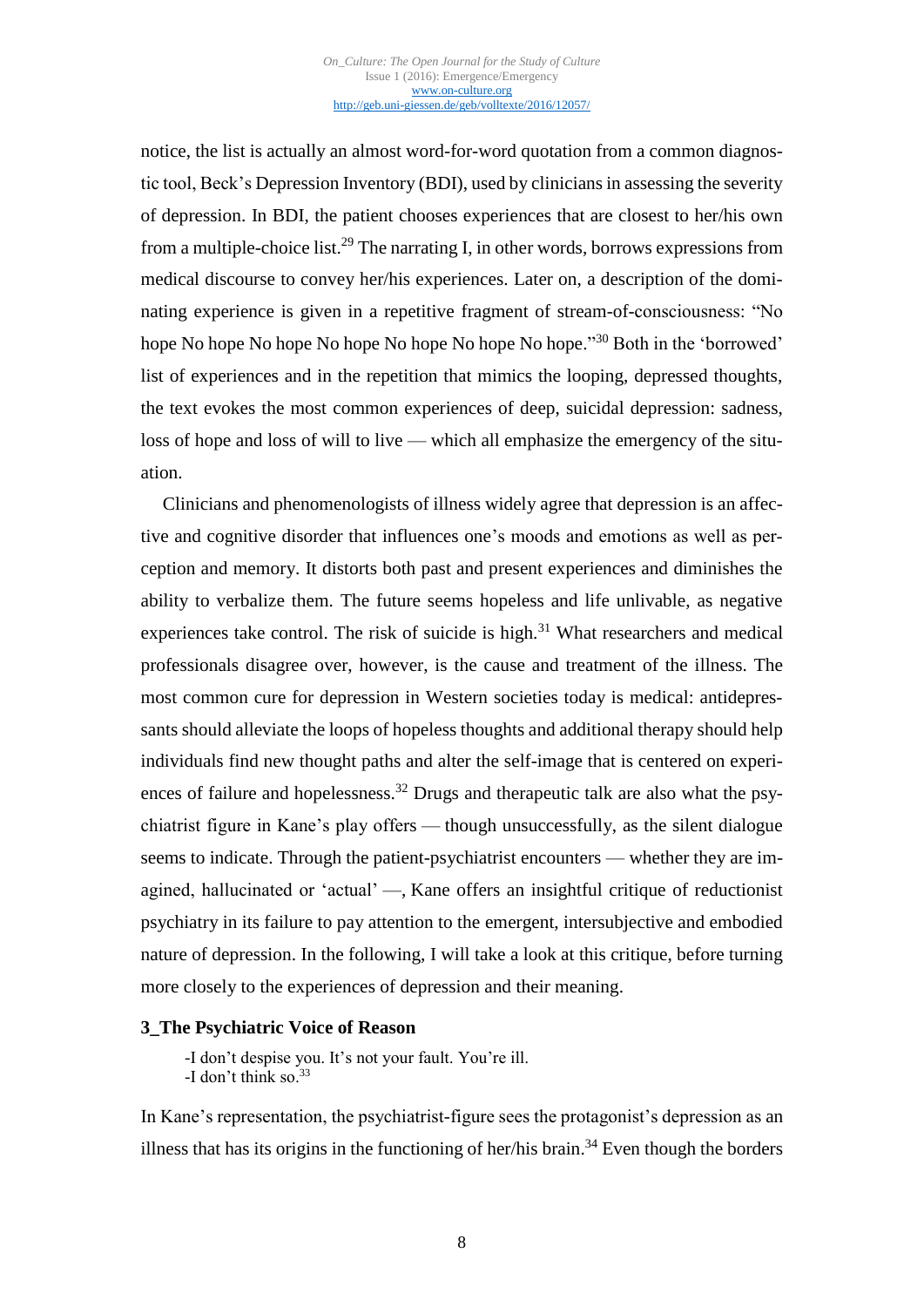between the psychiatrist and the patient are ultimately blurred, Kane takes time to depict how this reductionist view disregards the experiences of mental distress and reduces them to a mechanical, biochemical flaw. She uses three particular narrative strategies to illustrate the problems of medicalizing psychiatry: (therapeutic) dialogues; the use of what I will call 'drug-induced narration;' and the use of medical notes as means of narration.

With regard to the dialogues between the therapist and the patient figures, the therapist's main methods of treatment seem to be to either to offer drugs or to try to 'reason' with the patient in order to prove s/he is mistaken in her/his experiences and ways of thinking:

-Have you made any plans? -Take an overdose, slash my wrists, then hang myself. -All those things together? -It couldn't possibly be misconstrued as a cry for help. (*silence*) -It wouldn't work. -Of course it would -It wouldn't work. You'd start to feel sleepy from overdose and wouldn't have the energy to cut your wrists.<sup>35</sup>

The therapist's strategy is to try to point out the flaws in the patient's plan instead of finding out *why* the patient feels like s/he does. While the therapist's pragmatic attitude to suicide can be considered humoristic, it also seems to lack empathy, as the discussion continues with a disagreement about the way the patient expresses her/his feelings:

- […] I feel like I'm eighty years old. I'm tired of life and my mind wants to die.

-That's a metaphor, not reality.

-It's a simile.

-That's not reality.

-It's not a metaphor, it's a simile, but even if it were, the defining feature of a metaphor is that it's real.<sup>36</sup>

The dialogues show that the therapist and the patient are engaging in completely different discourses: one is a discourse of rationality in which the world is 'objective' and in which the use of tropes, metaphors or similes seems to be a form of delusion; the other is the patient's discourse in which s/he uses tropes to convey the complexity of her/his experiences. The dialogue quoted above also reveals that the patient is actually quite rational: s/he is able to discuss in abstract terms and make high-level cognitive distinctions. The problem is, rather, that s/he feels so tired that s/he cannot live ("I'm tired of life and my mind wants to die"). The experience is corporeal, and the expression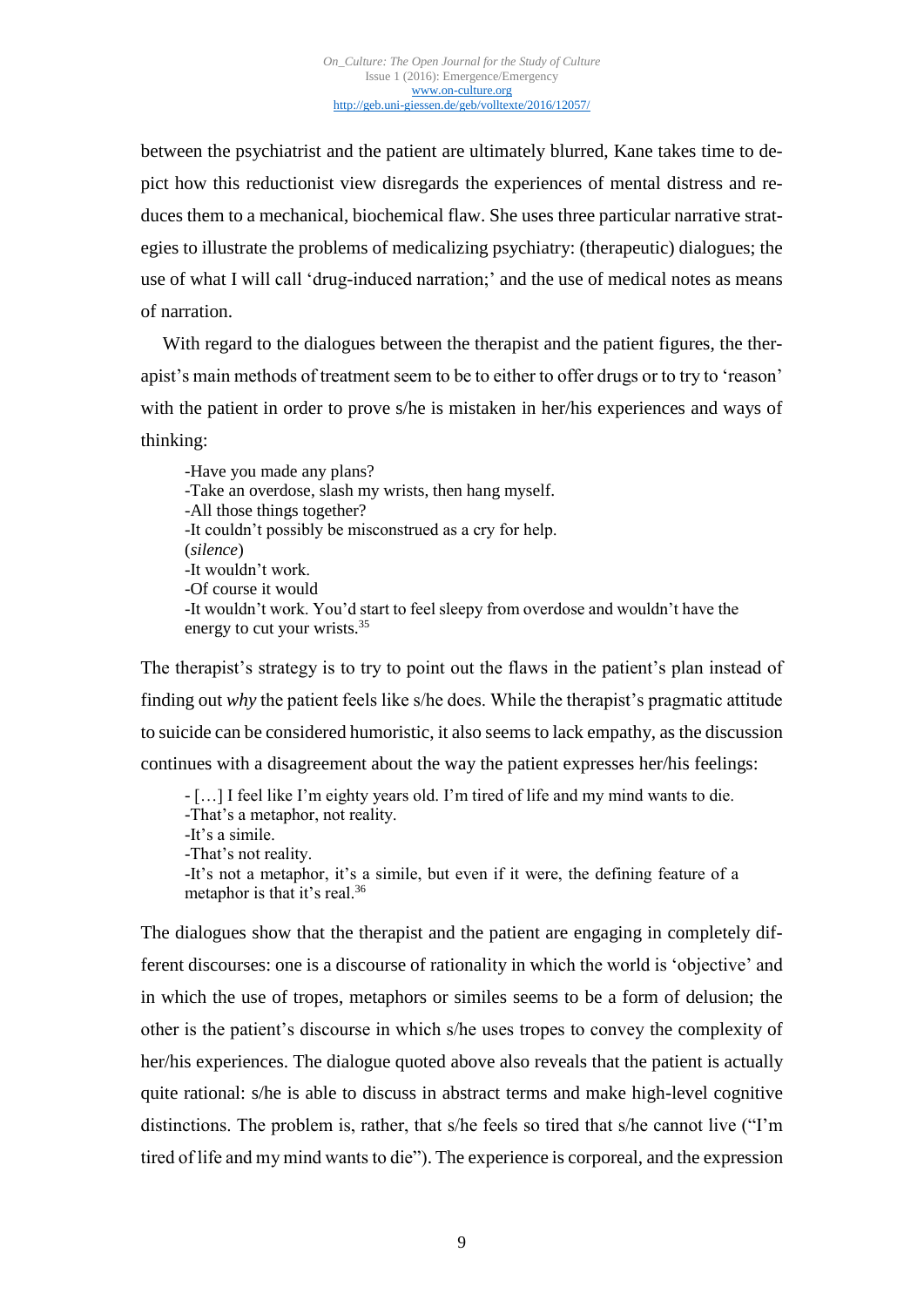of feeling "eighty years old" offers a way to articulate this. Similarly, in a later scene, the therapist notices cuts in the patient's arm, demanding to look at them and reprimanding the patient for hurting her/himself. Again, the therapist fails to understand, as s/he is convinced that the patient has cut her/himself to "relieve tension." This clinical opinion, however, has nothing to do with the patient's experience — a fact that becomes clear in her/his reply: "Why don't you ask me *why*? *Why* did I cut my arm?"<sup>37</sup>

The main source of conflict, portrayed in these scenes, seems to be the therapist's lack of understanding: the inability to view the patient's experiences of distress as something that is not only caused by a malfunctioning brain or lack of reason but closely connected to her/his embodied being and relationships with others. The therapist continues to explain that "You are ill," and the patient keeps on refusing: "I am not ill. I am depressed. Depression is anger."<sup>38</sup> This conflict also reveals the gap between the actual experiences of the patient and pathologizing labels like "mentally ill" or "depressed." The patient is suffering, tired and wants to die. S/he understands that s/he is depressed and needs help, but at the same time psychiatric diagnosis and descriptions miss her/his experiences and their meanings.

In addition to the dialogues, Kane uses drug treatment and medical notes to emphasize the problems inherent in psychiatric care. The patient is afraid that drugs might affect her/his thinking and (literary) work, but ultimately agrees to try them. Soon after, the text loses its temporal structure, turning into fragments:<sup>39</sup>

abstraction to the point of

unpleasant unacceptable uninspiring impenetrable irrelevant irreverent irreligious unrepentant [...]<sup>40</sup>

The words follow each other by the logic of alliteration and negation (ab-, un-, un-, ir- , ir-, un-…), as if untethered from a conscious mind. The list is typographically arranged in sections, and the spaces in between create an impression of expressive difficulty, or of a great effort that is needed in forming thoughts:

drowning in a sea of logic this monstrous state of palsy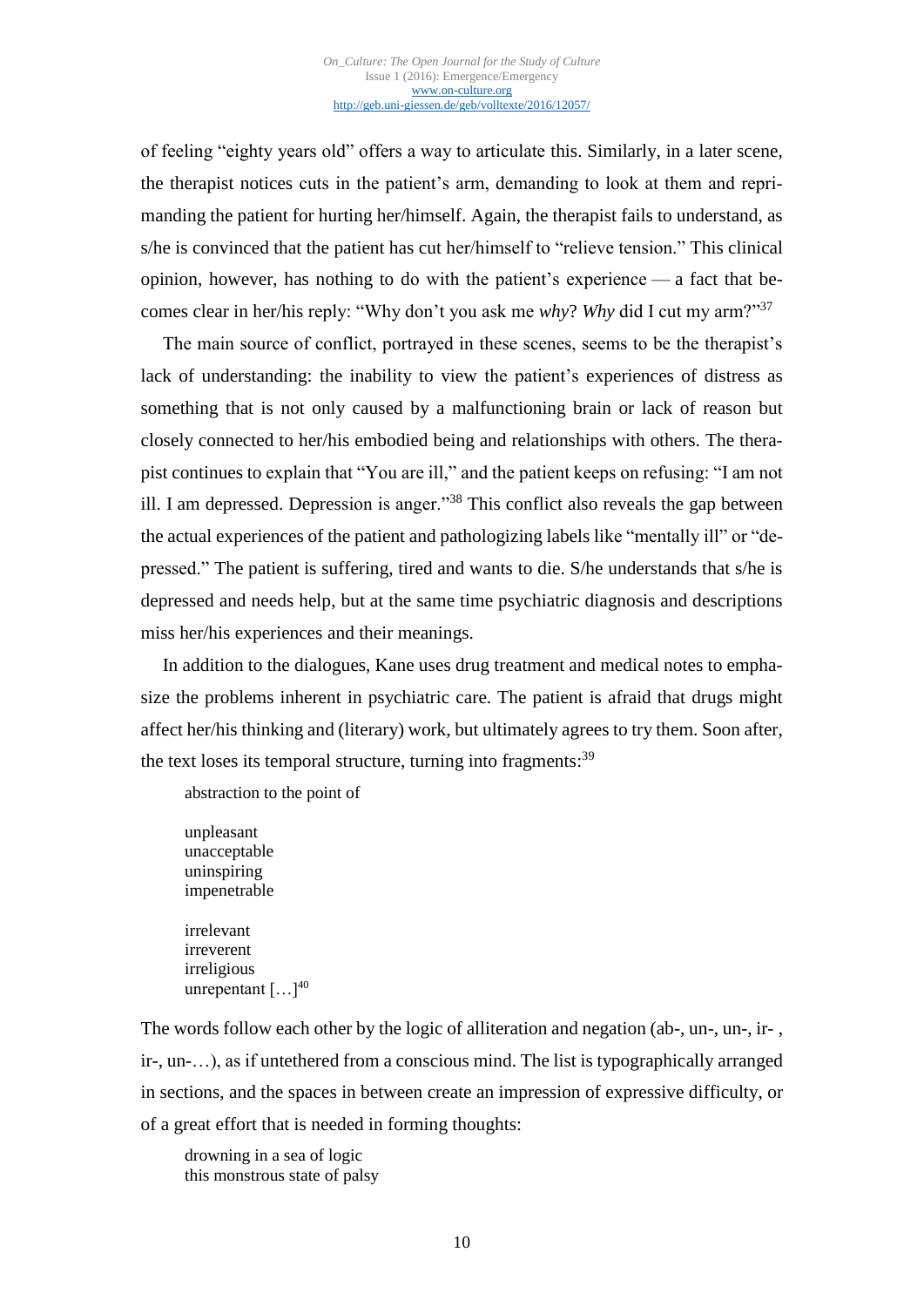# still  $i11^{41}$

In these 'drug-induced' segments of narration, the narrating I disappears altogether and, finally, psychiatric discourse takes total control in the form of medical notes: "Symptoms: Not eating, not sleeping, not speaking, no sex drive, in despair, wants to die."<sup>42</sup> As the list of impersonal notes continues, the readers are faced with heterogeneity of different kinds of new symptoms, like weight loss and rashes:

Setraline, 50 mg. Insomnia worsened, severe anxiety, anorexia, (weight loss 17 kgs,) increase in suicidal thoughts, plans and intention. Discontinued following hospitalization. […]

Zopiclone, 5.5mh. Slept. Discontinued following rash.<sup>43</sup>

In addition to the original symptoms, numerous side effects arise from the testing of different drugs, ranging from physical changes to severe disorientation and suicidal plans. A voice, which imitates but at the same time breaks the discourse, emerges to comment on this:

Lofepramine and Citalopram discontinued after patient got pissed off with side [e]ffects and lack of obvious improvement. […]

Mood: Fucking angry Affect: Very angry.<sup>44</sup>

For a few moments, expressions that appear to belong to the patient ("pissed off", "fucking angry") control the discourse, until the notes turn again into neutral, medicalizing description: "Thorazine, 100mg. Slept. Calmer."<sup>45</sup> The notes and changes in register thematize the way all experiences — whether they are caused by drugs or whether they are just normal emotional reactions to unpleasant situations — become viewed as pathological symptoms. The list finally ends with a passage that reveals the arbitrariness of medical treatment — and covers a suicide attempt with a witty parody of drug talk:

100 aspirin and one bottle of Bulgarian Cabernet Sauvignon, 1986. Patient woke up in a pool of vomit and said 'Sleep with a dog and rise full of fleas.' Severe stomach pain. No other reaction.<sup>46</sup>

The clashes between the psychiatrist (and psychiatric discourse at large) and the patient advocate understanding the experiences of illness and viewing them in context. The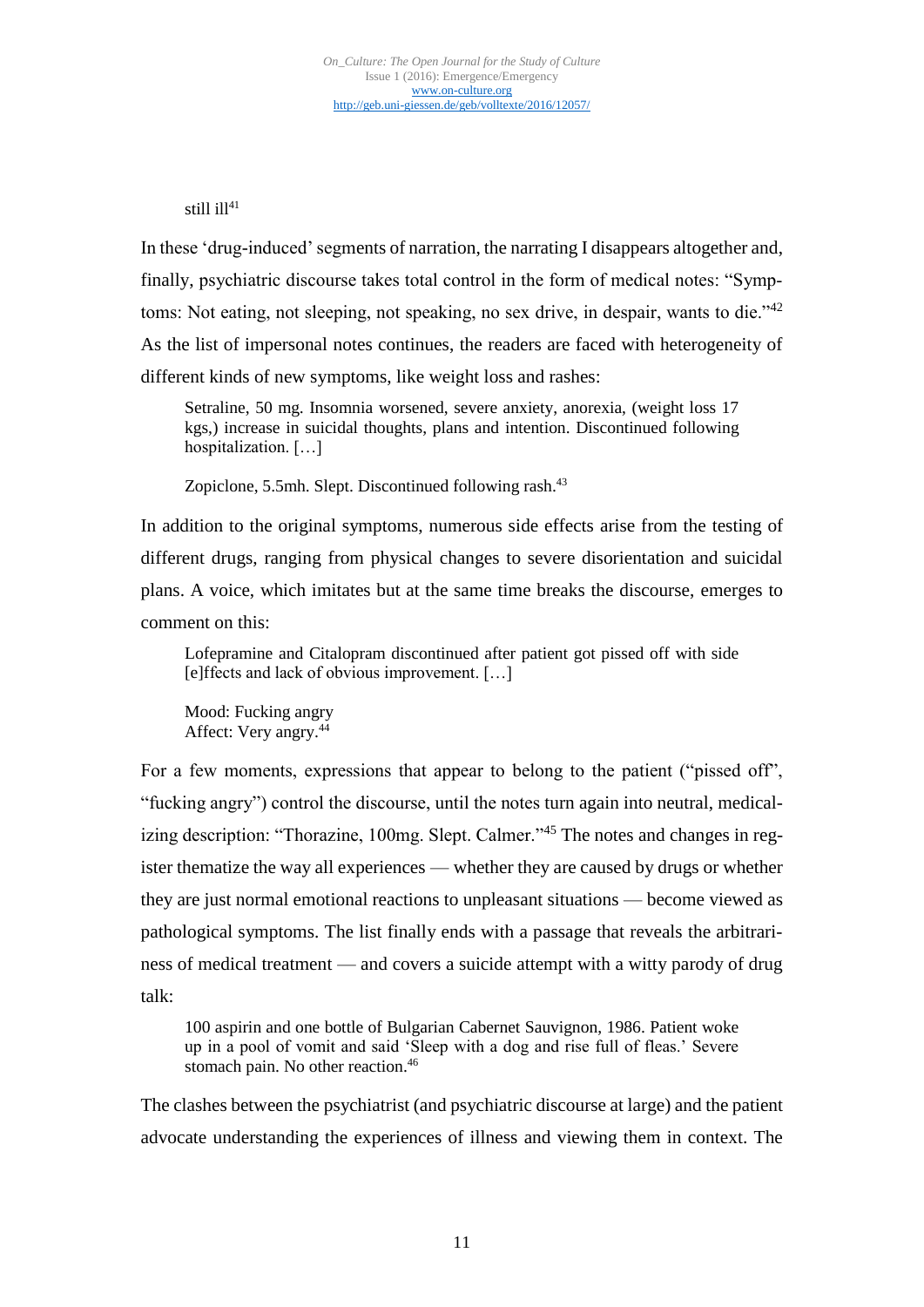patient makes this explicit: "Don't switch off my mind by attempting to straighten me out. Listen and understand […]."<sup>47</sup>

Kane's text reveals how, in the medicalizing, reductionist view, the human mind and human experiences become easily reduced to merely treatable, mechanical objects. Drugs not only treat symptoms but also change the patient's sense of self. The problem, then, is that the embodied and situated experiences, interpersonal relationships and the subject's embeddedness in the world — and thus the emergent nature of illness — are ignored. In addition, in some cases drug treatment makes the situation even worse by causing side-effects that are just as crippling as the disease — which is precisely what the patient fears at the beginning of the play, and what ultimately happens. <sup>48</sup> As the therapeutic encounters, the drug cocktails and medical notes attest, sometimes treatment fails, or even creates new problems. It seems that as long as the experiences of depression and their emergent nature are not understood, it is impossible to find a cure — medical or other.

# **4\_The Emergent World of Depression**

a consolidated consciousness resides in a darkened banqueting hall near the ceiling of a mind whose floor shifts as ten thousand cockroaches when a shaft of light enters as all thoughts unite in an instant of accord body no longer expellant as the cockroaches comprise a truth which no one ever utters

I had a night in which everything was revealed to me. How can I speak again?<sup>49</sup>

Kane's representation of the mind-in-a-world resonates with a current 'enactivist' understanding of the mind, according to which the human mind and its environment coemerge. Enactivism perceives the mind as a product of action in a specific environment: it is a process, something that is done, and the interaction between the mind and the environment shape both.<sup>50</sup> In normal life, people quite automatically differentiate between the self and the world, but the enactivist account suggests that experience is actually structured by bodily dynamics and one's interaction with the world. In fact, different marginal experiences such as psychosis (as well as dreams, out-of-body experiences, etc.), which break the barriers between the mind and the world, reveal how utterly intertwined the self, the world and others are. In addition, according to the enactivist view, the sense of 'self', as well as the experience of 'interiority' of the mind, are dependent on the capability to be bodily attuned to the world and on one's sense of embodied unity and coherence. 51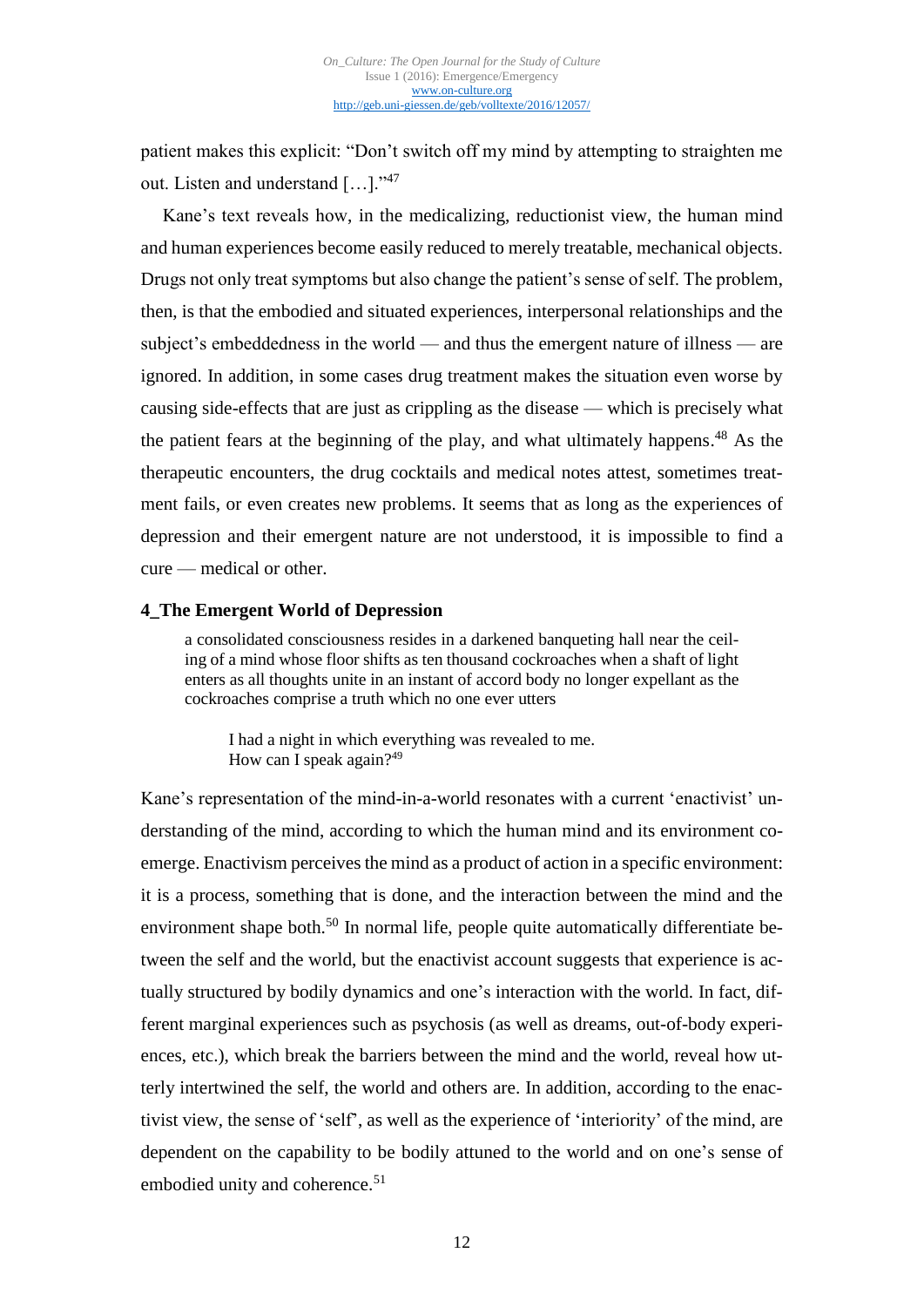Throughout the play, the patient-therapist dialogues and medical notes that mimic, exploit and modify psychiatric discourses are contrasted with another discourse, which could be characterized as a phenomenal discourse or 'psychotic stream-of-consciousness'. In these fragments, which form a part of the monologic strain of the text, the grammar is often broken, images take control and meanings become strained: "a consolidated consciousness resides in a darkened banqueting hall near the ceiling of a mind whose floor shifts as ten thousand cockroaches […]." In a way, Kane's storyworld is trapped inside a depressed, psychotic mind. The material and social world around it disappears.<sup>52</sup> But at the same time, the mind evoked in the text is very much connected to its surroundings and to other people — and this happens not only through the cultural and scientific discourses used in the text, but also in the passages that create the seemingly solipsistic narrative of psychotic depression.

Passages like the one quoted above portray the mind as dispersed within the material world via language that brings together concrete and metaphorical objects and spaces. The passages also challenge the very structures of language. The mind *is* the world it is a ceiling, a floor of cockroaches that gives way to light, and these objects and spaces evoke a new meaning, "a truth which no one ever utters." After this 'psychotic' flash of a mind conflated with the world, the text moves to the more structured interior monologue of the I (indented on the page), who now doubts her/his ability to express these experiences: "I had a night in which everything was revealed to me. / How can I speak again?"

Kane alternates between different narrative modes and typographical settings to create an impression of different perspectives; moving from stream-of-consciousness that conflates the mind to its surroundings to an internal monologue, which returns the speaking I to its place as the agent of the monologue. The fragments about cockroaches, ceilings and revelations are directly followed by a passage that retains the I but evokes an ominous feeling of unknown others surveilling her/him:

and they were all there every last one of them and they knew my name as I scuttled like a beetle along the backs of their chairs $53$ 

Again, the self is seen in an environment, now in a space inhabited by other people. "They" could be the doctors or the whole world which has "secret knowledge" about the I. The scene is delusional, as it breaks with our folk psychological understanding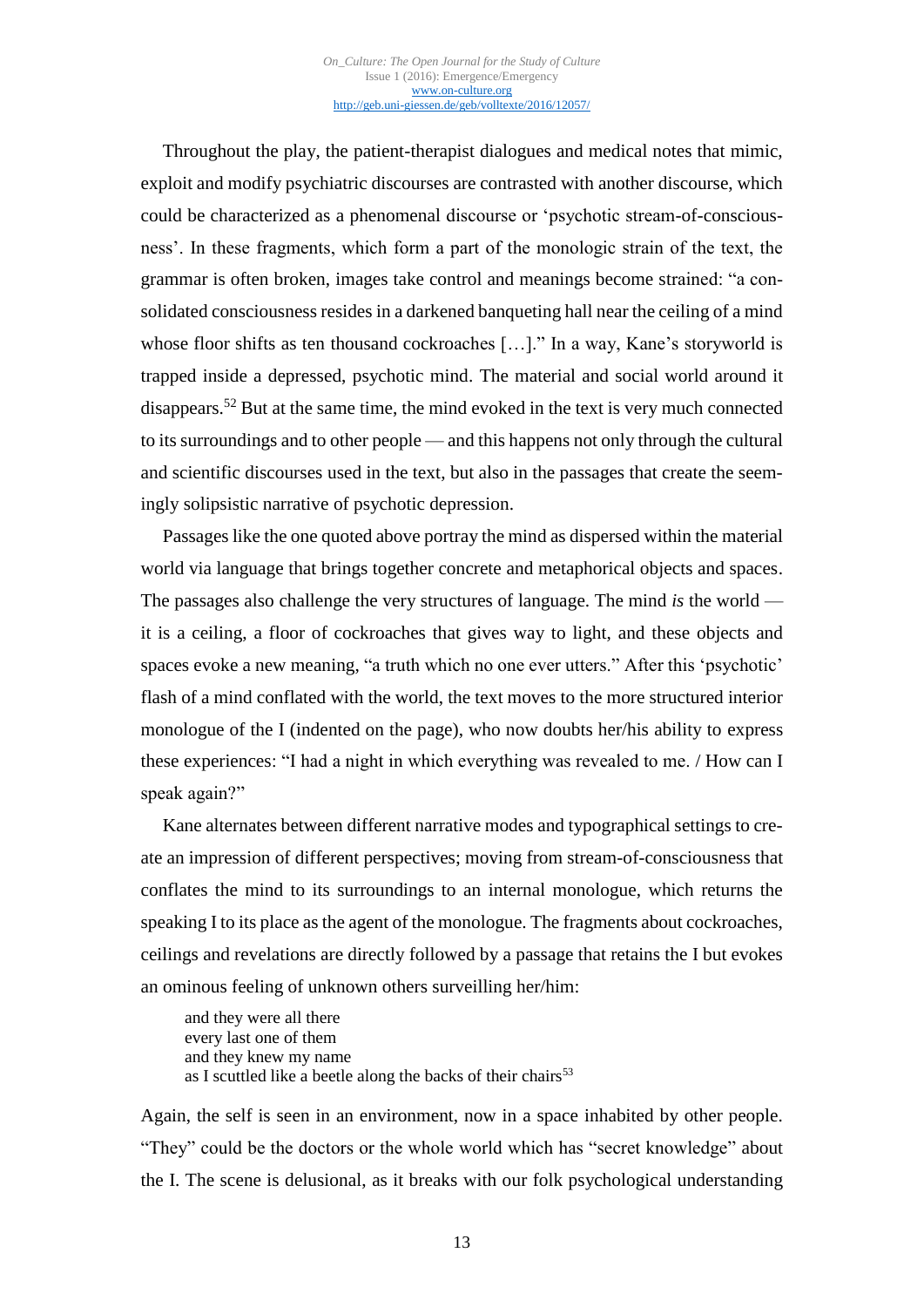of physical being, but it is metaphorically accurate when thinking about the protagonist's experiences of psychiatric treatment. The segments resemble what phenomenology of psychosis has called *Stimmung*: a strange mood or a moment before actual psychosis in which the surrounding world takes on a new meaning. <sup>54</sup> While the whole play is framed by the distressing dialogues between the psychiatrist and the patient, the idea of psychotic clarity of the world, which comes at night, is the motif of the monological segments.

Phenomenological accounts of mental disorders emphasize the connections between the subject's situatedness and embodied being-in-the-world, one the one hand, and the sense of coherence and reality which characterize 'normal' experience, on the other.<sup>55</sup> In mental illnesses, the structuring experiences of being-in-the-world have been altered, causing something similar to what Kane described as "no longer knowing where you stop, and the world starts."<sup>56</sup> The experiences that Kane's protagonist cites throughout the play are very much in line with phenomenological descriptions. The protagonist's being-in-the world is characterized by different kinds of experiential changes: altered bodily experiences, affective detunement, loss of the feeling of being alive, and heightening of negative emotions (especially of emotions that connect human beings to each other, like sadness, guilt, and shame).

In what follows, I will take a closer look at these experiences and the ways the emergent nature of mental illness is evoked. First of all, there are changes in the sense of embodiment — in the way the subject is corporeally situated in the world. Phenomenologist Thomas Fuchs has described severe depression as reification or corporealization of the lived body. In depression "the body does not give access to the world, but stands in the way as an obstacle."<sup>57</sup> The body is supposed to function as a mediator to the world, but in depression it starts to feel like an alien object. According to Fuchs, "all this literally means a *corporealization*, in the sense of resembling a corpse, a dead body."<sup>58</sup> Or, as Kane's monologist puts it: "I have been dead for a long time." 59 In psychosis, on the other hand, the mind becomes disembodied — a mind without a body. <sup>60</sup> Either there is an immaterial mind, as the speaking I describes:

I will drown in dysphoria in the cold black pond of my self the pit of my immaterial mind<sup>61</sup>

Or the body is there, but separated from the self: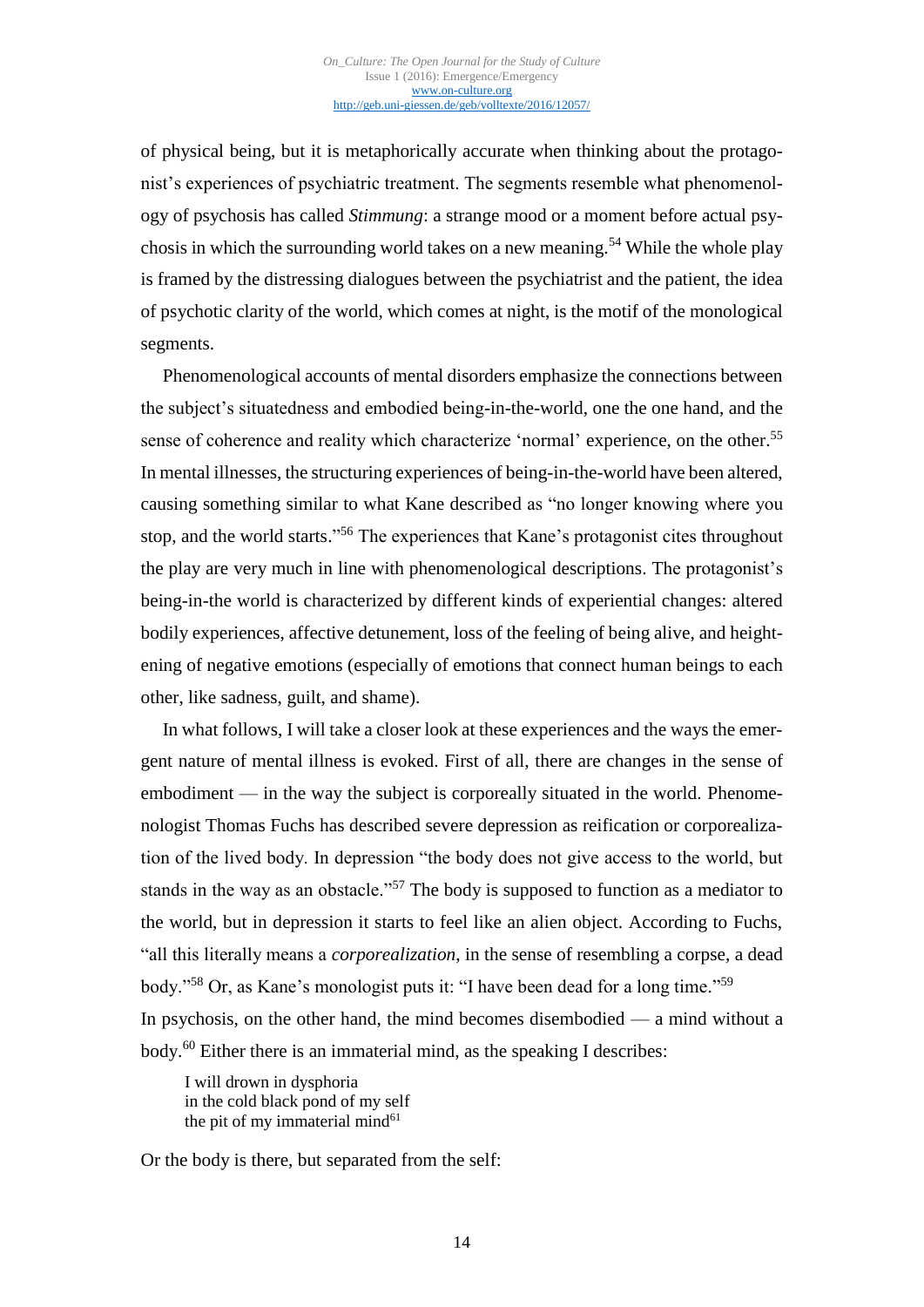Here I am and there is my body

dancing on glass $62$ 

Near the end of the play, as the psychotic experiences seem to grow stronger, Kane emphasizes the painful experiences of being distanced or separated from one's body that characterize psychosis. But dualist experiences can also be found in the monologist's earlier complaints about being "fattened up" as well as in reference to the act of cutting oneself: both depressive corporealization and psychotic disembodiment rely on a heightened division between the body and the mind.

In addition to the embodied nature of the experience of depression, Kane renders mental distress as deeply entangled with intersubjective relationships. The monologist is connected to other people, especially to the therapist figure, and looks at her/himself through the eyes of others. Already in the first dialogue the patient is tied to other people in a very concrete way, as we saw earlier. Towards the end, just before the final monologue and the suicide scene, the text loops back to the silent dialogue of beginning, framing the narrative and tying the various elements together. One way to interpret the repetition would be to understand the scene as a traumatic memory that haunts the narrating I. <sup>63</sup> It emphasizes the protagonist's social relationships, supporting the interpretation which is hinted at throughout the text: the protagonist's suffering is caused by being abandoned by the therapist. ("I trusted you, I loved you and it's not losing you that hurts me, but your bare-faced fucking falsehoods that masquerade as medical notes.")<sup>64</sup> Near the end, the silent dialogue is repeated and continued, and the reader learns how the therapist ultimately refuses the patient's friendship: "I fucking hate this job and I need my friends to be sane."<sup>65</sup>

The patient/therapist dialogues form a persuasive narrative about the problems of therapy and the subject's entanglement with others. They highlight the tragedy of feeling abandoned and disconnected from others. However, the monologues between these dialogical scenes also complicate such issues and prevent the reader from drawing simple conclusions. As previously mentioned, it is uncertain whether the dialogic segments are actual dialogues or distorted memories (or even figments of imagination or hallucinations of the monologist). Even though it is repeatedly suggested that the monologist's pain is connected to therapy and to the loss s/he experiences, it is also uncertain who or what it is that s/he has actually lost: "[…] fuck my father for fucking up my life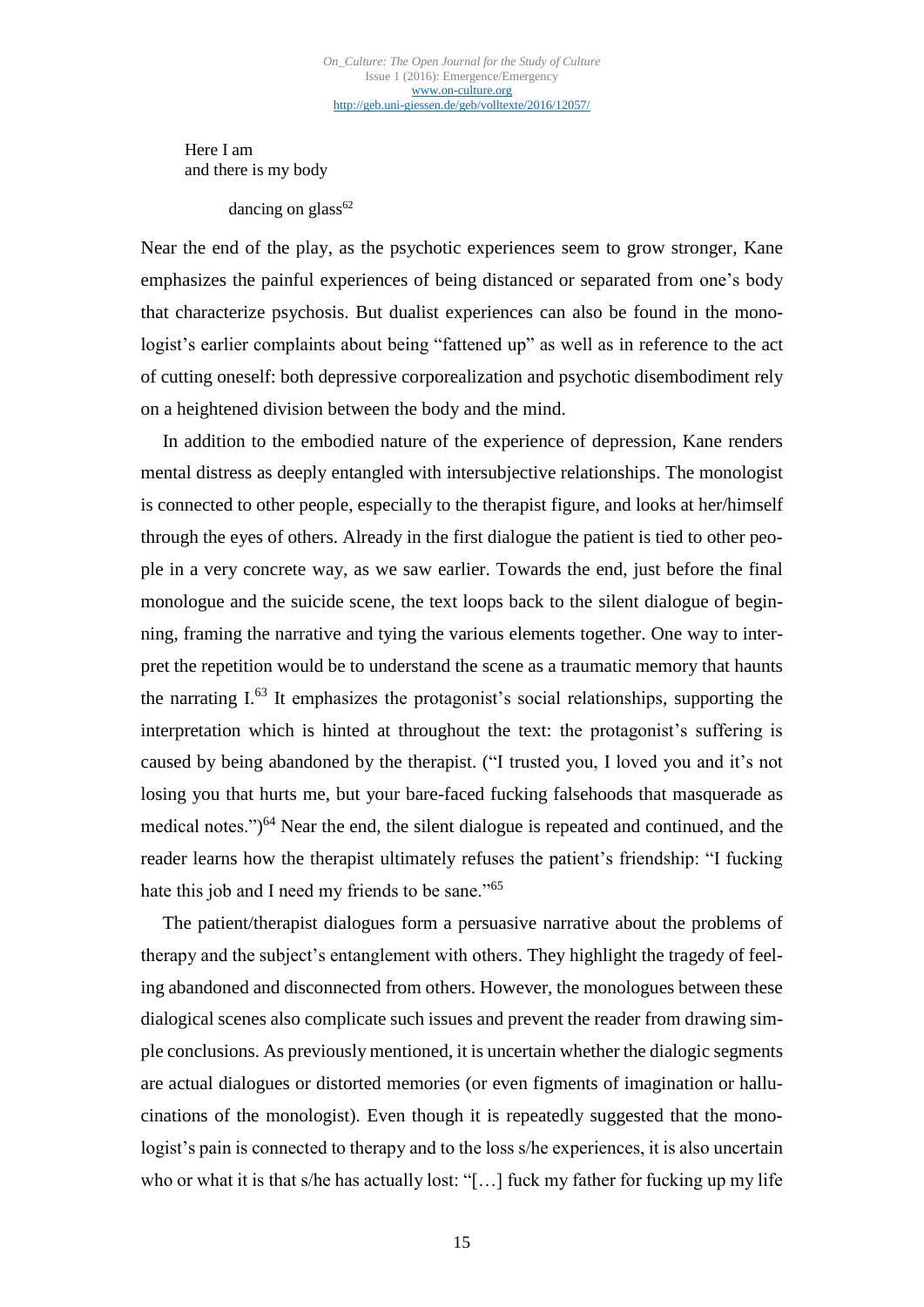for good and fuck my mother for not leaving him, but most of all, fuck you God for making me love a person who does not exist, FUCK YOU FUCK YOU FUCK YOU."<sup>66</sup> Such statements call forth the well-known psychoanalytical description of melancholy as mourning of an unidentified, loved object. The lost object is incorporated into the self, where it becomes a source of eternal sorrow, and the therapist in the play seems to have taken the place of this lost loved one.<sup>67</sup>

The monologist's experiences of shame and guilt can be understood as arising from painful self-other relationships. In phenomenological and psychoanalytical descriptions, shame has been viewed as an experience in which the self is positioned against itself. It fails to fulfill the demands of a loved, ideal other. Guilt, on the other hand, is understood as resulting from the transgression of social norms that are incorporated in the self.<sup>68</sup> For example, the dialogue about friendship can be read as a haunting selfaccusation, and the therapist figure brings up the shame and guilt that is afflicting the self. Later on, the self-reproaches grow stronger, taking on delusional forms:

-I gassed the Jews, I killed the Kurds, I bombed the Arabs, I fucked small children while they begged for mercy, the killing fields are mine, everyone left the party because of me, I'll suck your fucking eyes out send them to you mother in a box and when I die I'm going to be reincarnated as your child only fifty times worse and as mad as all fuck I'm going to make your life a living fucking hell I REFUSE I REFUSE I REFUSE LOOK AWAY FROM ME

-It's all right

-LOOK AWAY FROM ME

-It's all right. I'm here.

-Look away from me<sup>69</sup>

The experiences of guilt range from feeling responsible for mass destruction to people leaving a party because of the protagonist. The self-accusations then turn into violent threats.

The repeated command to "look away" crystallizes the painful divisions inside the speaking I, and the conflation of the identities of patient and therapist is finally confirmed, as the monological and dialogic strains of the text intermingle. What started as a monologue turns into a dialogue:

-At 4.48 when sanity visits for one hour and twelve minutes I am in my right mind.  $\left[\ldots\right]$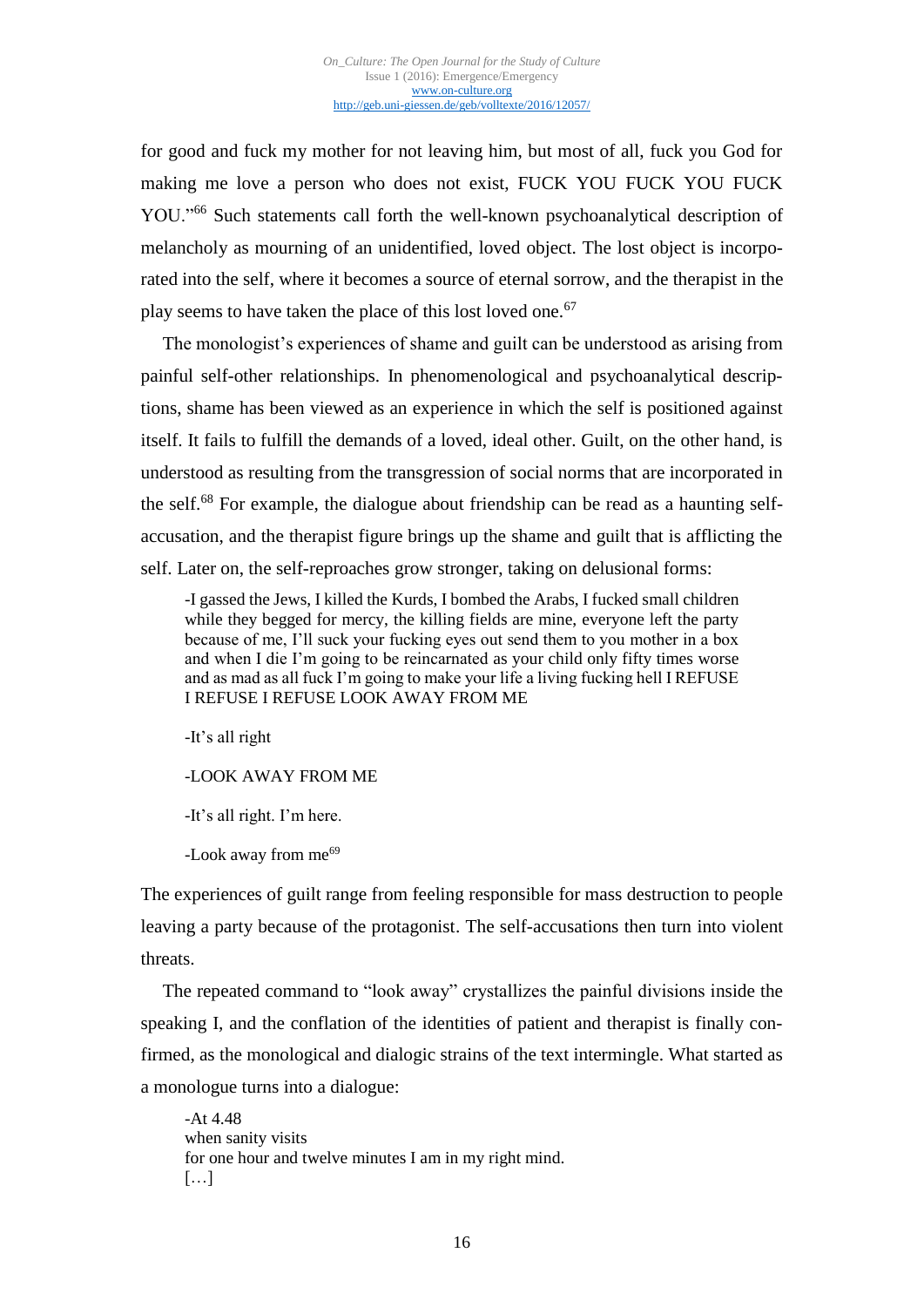Why do you believe me then and not now?  $[...]$ 

-It's all right. You will get better.

-Your disbelief cures nothing.

Look away from  $me^{70}$ 

Kane's text shows how depression facilitates random feelings of guilt and how grief over a loss can turn into an unspecific sad and depressed mood.<sup>71</sup> Rather than solely illnesses of the brain, mental disorders are deeply entangled with intersubjective relationships, bringing together the brain, the embodied mind and their environment.

As phenomenologist Matthew Ratcliffe puts it, in depression "the overall structure of one's relationship with the world has altered."<sup>72</sup> This change in one's being also explains the central paradox (and tragedy) of depression: wanting and not-wanting to die, or as Kane's monologist puts it: "I do not want to die / […] / I do not want to live;" "This is not a world in which I wish to live."<sup>73</sup> In this context, suicide appears to be almost a rational thing to do — and this seems to be the conclusion that the monologist makes at 4.48 in the morning. However, Kane also warns against drawing conclusions in which suicide would be seen as a solution. The complexity of depressive experiences is articulated once more in the final scene, just before the suicide: "I have no desire for death. No suicide ever had."<sup>74</sup> Even though employing the ideas of death as transgressing one's body, dying for love or transcending "to the light," Kane also continues to caution against romanticizing interpretations — just as she warns against interpretations which disregard the emergent nature of depression. The experiences of being alienated from others, from one's body and losing others as well as oneself are paradoxical, tragic and painful 'states of emergency', and Kane's text shows how these experiences start making sense when they are understood as an altered way of being-in-theworld.

# **5\_Conclusion: "Listen and understand"**

Don't switch off my mind by attempting to straighten me out. Listen and understand.<sup>75</sup>

Despair propels me to suicide Anguish for which doctors can find no cure Nor care to understand I hope you never understand Because I like you<sup>76</sup>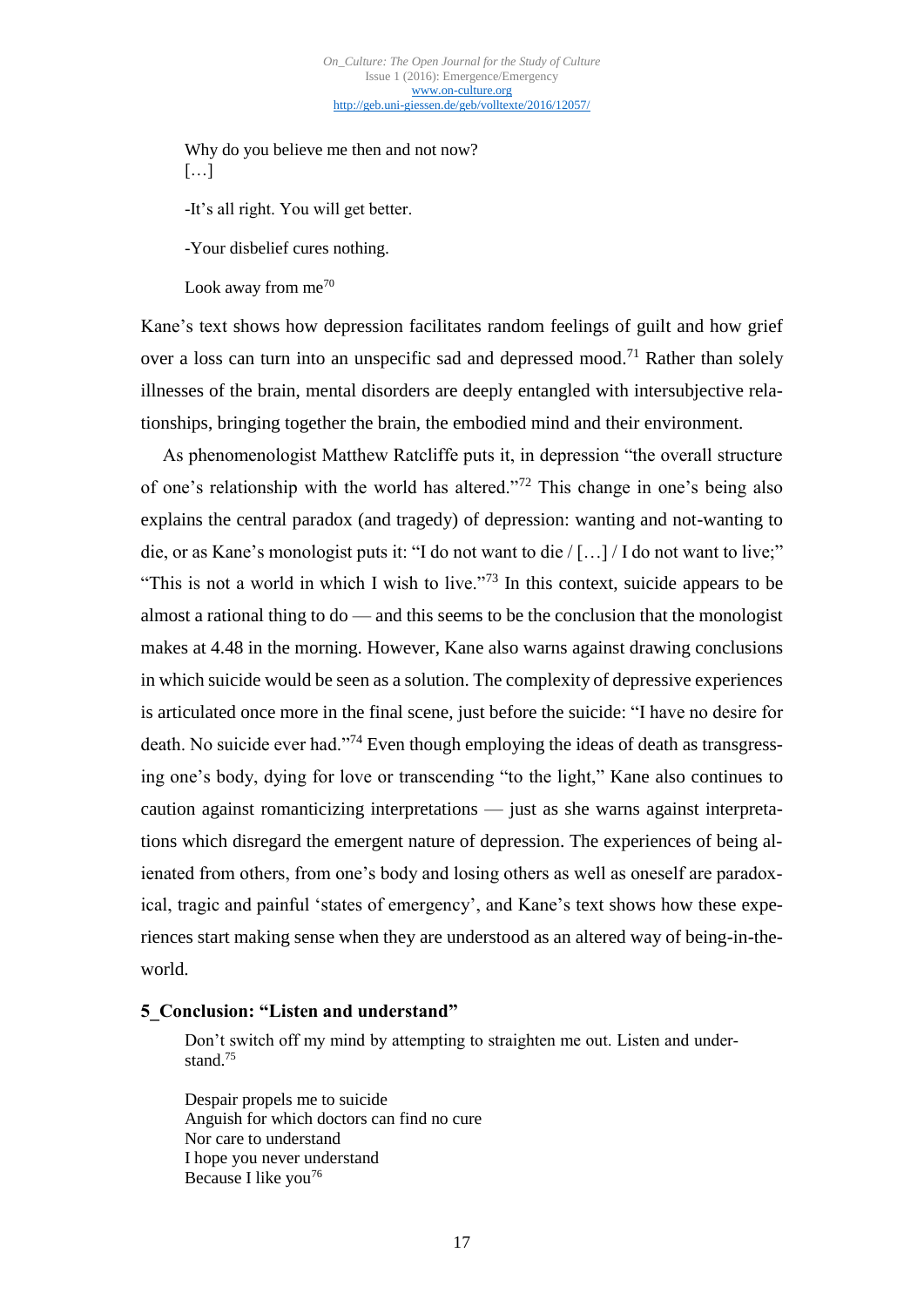Phenomenologists have emphasized that even though it is impossible to 'feel' the experiences of others, people are able to understand each other through their shared world: "To understand other persons I do not primarily have to get into their minds; rather, I have to pay attention to the world I already share with them."<sup>77</sup> The ability to understand and empathize with others is based on a shared sense of the world. Even though the experiences of severe, psychotic depression are strange and often disconcerting, they also emphasize one's sense of being an embodied subject in contact with other subjects in the world. It is possible to be moved by such experiences even when one does not go through them themselves, since all humans know what it is like to be connected to others, to feel their bodies and emotions such as love, guilt and shame that connect us to the world and contest the clearness of the borders of subjectivity. Recent cognitive literary studies have also suggested that fictional narratives are able to take us even 'deeper inside' others' minds than would be possible in reality, as readers are invited to imaginatively engage with perspectives and experiences that can differ radically from their own. 78

For this last section, I will shortly outline the specific narrative and poetic techniques through which the experientiality of the text and the emergent nature of minds is evoked. First of all, Kane uses different narrative modes that modulate the distance between the voices of the play and the speaking/narrating and experiencing selves. This oscillation between distance and proximity is also tied to the use of (medical) intertexts. In a way, the monologist relies on experiences that other texts — like diagnostic manuals or self-help books — are able to evoke, for example when s/he lists what gives meaning to life: "to be forgiven, to be loved, to be free."<sup>79</sup> The words carry both the intimacy of the monologist's final plea for life, and the irony of their borrowed nature.

Secondly, experiences are conveyed through the materiality of language and the emotional valence that words carry. As the monologist puts it: "Just a word on a page and there is the drama."<sup>80</sup> Embodied metaphors evoke corporeal experiences, like the coldness of snow or hardness of glass in the speaking I's final, fragmented sentences: "All I know / is snow / and black despair;"<sup>81</sup> "Here I am / and there is my body / dancing on glass." <sup>82</sup> Kane also uses folk psychological ideas and experiences of the duality between the mind and the body that convey the experiences of corporealization and disembodiment, as discussed earlier. The use of rhythm and repetition evokes the loops of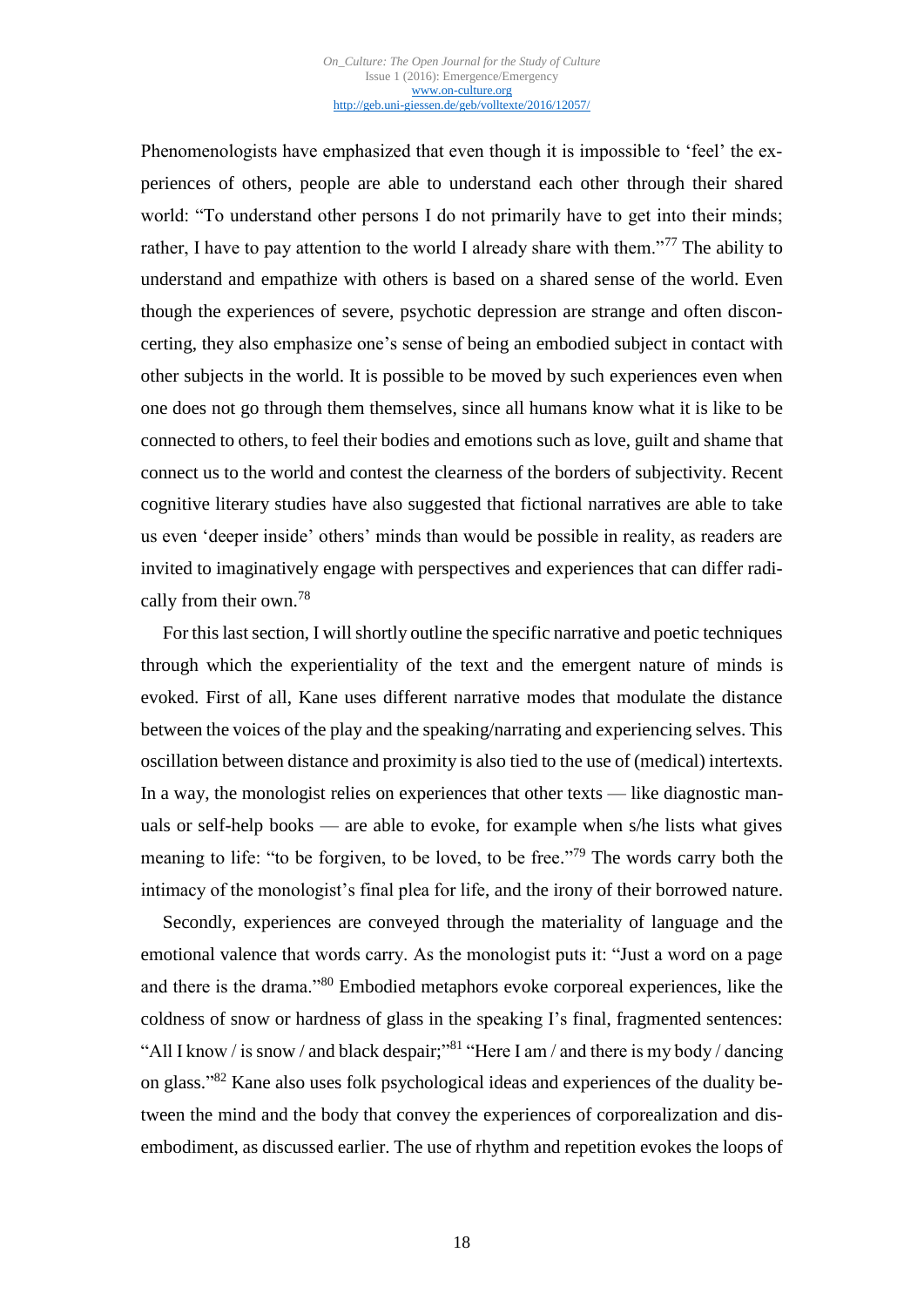compulsive thought patterns of depression: "Shame. Shame. Shame. / Drown in your fucking shame."83

Similarly, the use of silences and gaps create changes in mood throughout the text, ranging from anger to resignation. In the final scene, the gaps grow wider and are more and more tied to the disappearance of subjectivity and approaching death:

watch me vanish watch me vanish watch me watch me watch<sup>84</sup>

The words fall like "black snow," as mentioned at the top of the same page.<sup>85</sup> The imperatives of this final scene can also be thought of in the context of a performance: in a way, readers encounter a person who is vanishing.<sup>86</sup> On the final page, the separation between the speaking voice and the 'real' I is once more confirmed:

It is myself I have never met, whose face is pasted on the underside of my mind

please open the curtains<sup>87</sup>

A final literary allusion is made: the last line not only refers to the context of theater (yet in which the curtains are not closed but opened in the end) but also to Goethe's Werther, who romantically ponders suicide as the "lifting of the curtain."<sup>88</sup> When read literally, the opening of the curtains seems to refer to the new morning that comes after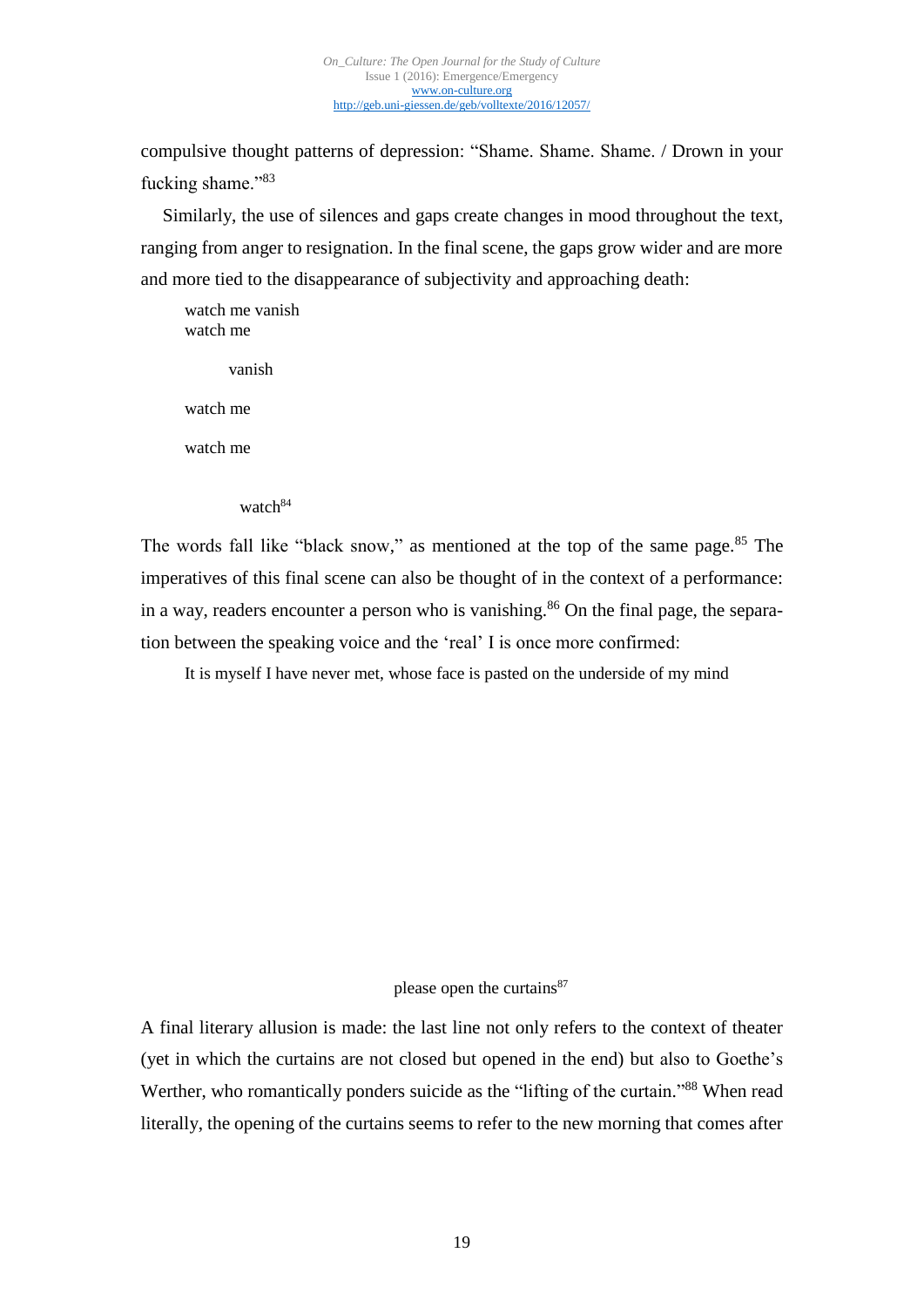4.48, and for example the first performance of *4.48* at the Royal Court Theatre ended in an opening of the theatre's shutters: the lights and noises of London were let in.<sup>89</sup> The last page offers a prime example of the way in which readers are invited to fill gaps, silences and ambiguities with embodied experiences as well as with everyday, literary and cultural knowledge. This was indeed Kane's aim in her late works, in which she started to abandon stage directions and employ an open, poetic narrative form.<sup>90</sup> A narrative form that comes close to poetry is very suitable for evoking the emergent nature of the mind and mental disorders, as well as their complexity. It is as if the emergency of the situation could not be conveyed with a traditional, coherent narrative — just like it cannot be reduced to medicalizing psychiatric accounts, and thus other ways of telling are needed.

Reading *4.48 Psychosis* in relation to phenomenological accounts of depression reveals several important consequences that the play has for the ways human minds and mental illness can be perceived. First of all, Kane's text challenges Western understandings of depression and psychosis. Rather than treating them as cognitive disorders in which the rationality of thought is lost and 'irrational' experiences take control, they are viewed as alterations in the subject's being-in-the-world: in cognitive-affective experiences, in the subject's situatedness and attunement in the world and in self-other relations. The play emphasizes the emergent nature of illness as well as the structures of the subject's being-in-the-world.

Secondly, the play portrays the human mind in a way that challenges dualistic views of subjectivity and mind. It questions — at the same time as it employs — the divisions between mind and body, subject and world, internal and external, subjective and objective, rational and irrational. This also happens on the level of fictional conventions that make the breaking of dualisms possible: literary techniques, evocation of experientiality and the themes presented are all connected to each other. The play reveals how not simply "ill minds", but all human consciousness is tied to embodiedness and situatedness in a specific environment. Subjectivity, the mind and consciousness emerge in an interplay between the self, body and world.

Thirdly, the play makes questionable pathologizing attitudes toward people who suffer from mental illness. Kane's text shows the problems of labeling and attempting to understand mental illness through reductionist diagnostics, without, however, down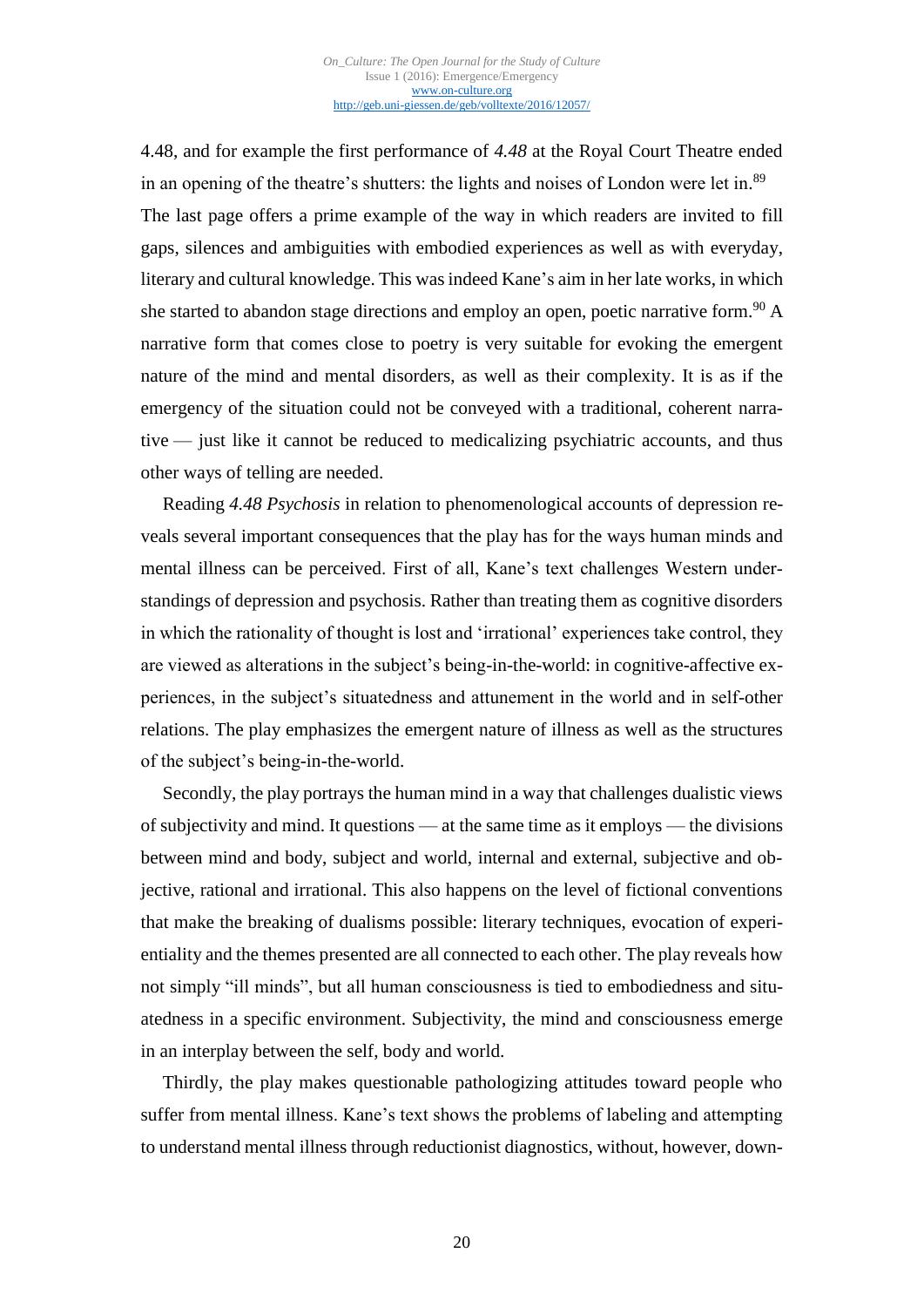playing the emergency of the situations. Although critical of reductionist and medicalizing psychiatry, Kane's play does not romanticize mental illness or understate the severity of clinical depression. Rather, it portrays the emergency of individual pain and suffering. Instead of pathologizing and enclosing the experiences into narrow diagnostic categories, the play invites us to resonate with the protagonist and to reflect upon her/his experiences.

<sup>2</sup> Kane specifically refers to *Crave* and to *4.48 Psychosis*, cf. Kane in an interview with Dan Rebellato, qtd. in Graham Saunders, *About Kane: The Playwright and the Work* (London: Faber, 2009), 95. On the opposition between a text and a performance in Kane's work and on the context of postdramatic theatre, cf. e. g. Matthew Roberts, "Vanishing Acts: Sarah Kane's Texts for Performance and Postdramatic Theatre," in *Modern Drama* 1 (2015), 94–110.

<sup>3</sup> Kane wrote *4.48 Psychosis* in late 1998 and early 1999, and it was first performed at the Royal Court Jerwood Theatre Upstairs, London on June 23th 2000. The first production was directed by James Macdonald. Cf., David Greig, "Introduction," in *Complete Plays*, by Sarah Kane (London: Methuen, 2001), ix–xviii, here: xvii.

<sup>4</sup> Kane employs two clinical labels throughout the play: psychosis (in the title of the play) and depression (in the text). 'Psychosis' commonly refers to a condition in which contact with reality is lost. It usually involves phenomena like delusions and hallucinations, and it can be caused, for example, by schizophrenia, or severe depression, as seems to be the case in Kane's play. One could say that whereas 'depression' is the overarching diagnostic category that Kane uses, 'psychosis' is one of the symptoms and ultimate consequences of the protagonist's depression.

- <sup>5</sup> Mel Kenyon, qtd. in Ken Urban, "An Ethics of Catastrophe: The Theatre of Sarah Kane," in *Performing Arts Journal* 3 (2001), 36–46, here: 44.
- <sup>6</sup> By using the term 'playtext', I emphasize the textual form of the play: the text which is read. Matthew Roberts and Alicia Tycer also use the term in their readings of *4.48*, cf. Roberts, "Vanishing Acts" (cf. note 2); Alicia Tycer, "'Victim. Perpetrator. Bystander': Melancholic Witnessing of Sarah Kane's *4.48 Psychosis*," in *Theatre Journal* 1 (2008), 23–36. Another commonly used term is 'performance text', e. g. Urban, "An Ethics" (cf. note 5).
- 7 I understand Kane's playtext as a narrative text despite its fragmentation and the complexity of its structure. I follow David Herman's characterization of four necessary aspects of (prototypical) narrativity: situatedness, event sequencing, world-making/world-disruption, and experientiality, cf. David Herman, *Basic Elements of Narrative* (Oxford: Wiley-Blackwell, 2009). *4.48 Psychosis* relies on all the four elements, and especially world-disruption and experientiality are prominent features in it.
- <sup>8</sup> Kane, *4.48* (cf. note 1), 207.

- <sup>9</sup> Cf. also Greig, "Introduction" (cf. note 3); Roberts, "Vanishing Acts" (cf. note 2), 97.
- <sup>10</sup> Alyson Campbell, "Experiencing Kane: An Affective Analysis of Sarah Kane's 'Experiential' Theatre in Performance," in *Australasian Drama Studies* 1 (2005), 80–97, here: 80.
- <sup>11</sup> On the evocation of experientiality in literature, cf. Marco Caracciolo, *The Experientiality of Narrative: An Enactivist Approach* (Berlin/New York: de Gruyter, 2014).

<sup>1</sup> Sarah Kane, *4.48 Psychosis*, in *Complete Plays* (London: Methuen, 2001), 203–245, here: 213– 214.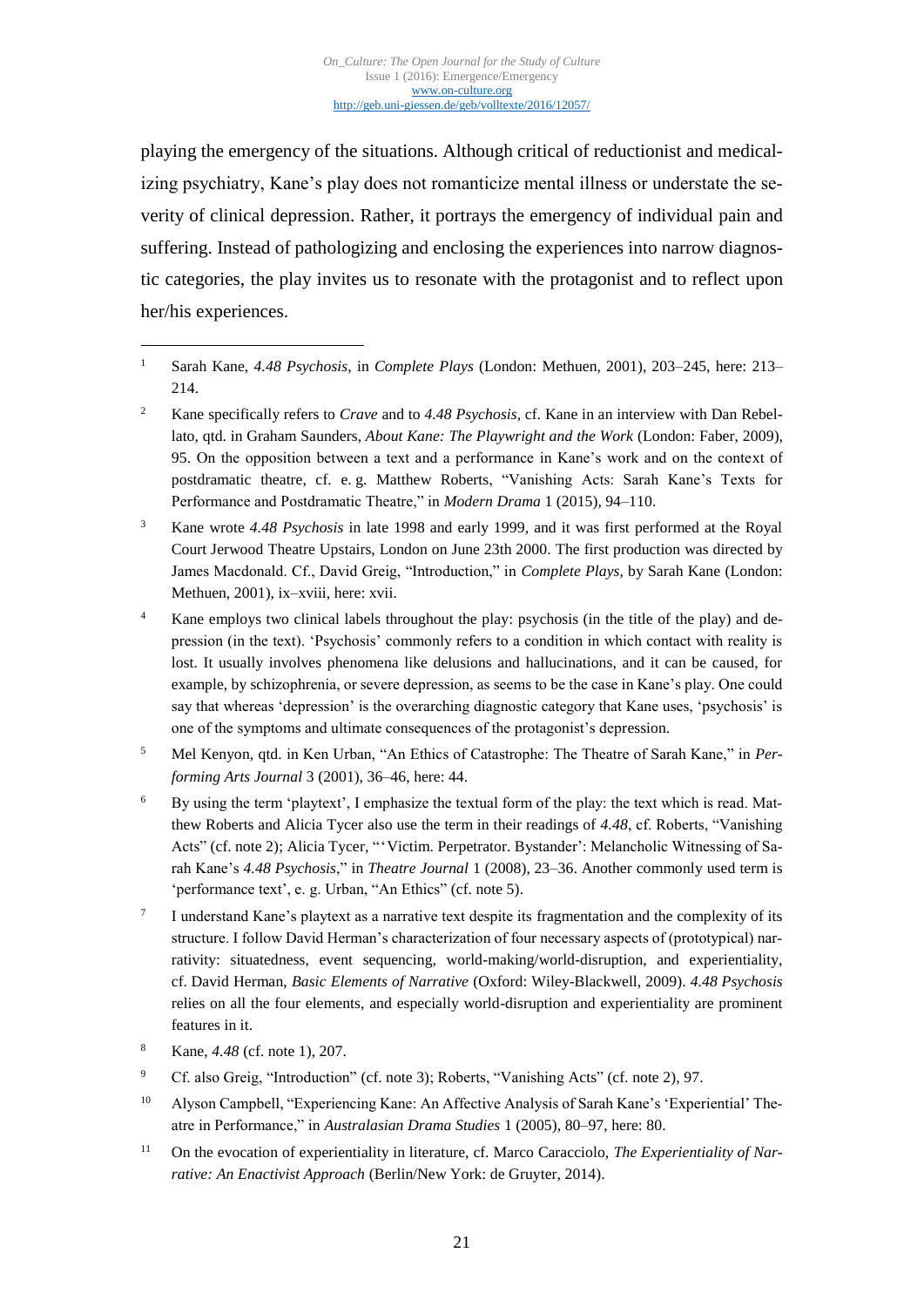- <sup>12</sup> Cf. Tycer, "Victim" (cf. note 6); Urban, "An Ethics" (cf. note 5); and Ariel Watson, "Cries of Fire: Psychotherapy in Contemporary British and Irish Drama," in *Modern Drama* 2 (2008), 188–210.
- <sup>13</sup> My focus is on the playtext and its narrative and poetic techniques, but I will also mention some possible consequences for the performance of the text. Different performances of *4.48 Psychosis* and their techniques have been discussed for example by Campbell, "Experiencing Kane" (cf. note 10); Tycer, "Victim" (cf. note 6); Urban, "An Ethics" (cf. note 5), and Watson, "Cries of Fire" (cf. note 12).
- <sup>14</sup> On this phenomenological-enactivist view of mental disorders, cf. e. g. Giovanna Colombetti, "Psychopathology and the Enactive Mind," in *The Oxford Handbook of Philosophy and Psychiatry*, eds. K. W. M. Fulford et al. (Oxford: Oxford University Press, 2013), 1083–1102; Thomas Fuchs, "Embodied Cognitive Neuropsychiatry and Its Consequences for Psychiatry," in *Poiesis & Praxis* 6 (2009), 219–233; Michelle Maiese, *Embodied Selves and Divided Minds* (Oxford: Oxford University Press, 2015).
- <sup>15</sup> Towards the end of the play, Kane begins segments of stream-of-consciousness with a quotation dash, thus blurring the divisions between the patient-psychiatrist dialogues and the inner monologues, e. g. Kane, *4.48* (cf. note 1), 229.
- <sup>16</sup> Cf. Antje Diedrich, "'Last in a Long Line of Literary Kleptomaniacs': Intertextuality in Sarah Kane's *4.48 Psychosis*", in *Modern Drama* 3 (2013), 374–398, here: 383. Diedrich has written in detail about the different intertexts used in the play: *4.48 Psychosis* borrows materials from and creates explicit allusions to, for example, Antonin Artaud's texts, C. S. Lewis's Narnia-series, Goethe's *Sorrows of Young Werther* and a range of different psychiatric diagnostic tools, theories and self-help books. Throughout the play, the monologue turns into seemingly abstract lists of words and numbers, as if dissolving the speaking subject altogether, but even though these lists seem chaotic, they often have intertextual meanings. For example the numbers used in the text refer to a cognitive test in which a patient is asked to count down from one hundred in sevens.
- <sup>17</sup> Urban, "An Ethics" (cf. note 5), 44; cf. Watson, "Cries of Fire" (cf. note 12), 192.
- <sup>18</sup> Cf. Greig, "Introduction" (cf. note 3), xvii; Tycer, "Victim" (cf. note 6), 26.
- <sup>19</sup> Cf. Kane in an interview with Dan Rebellato, qtd. in Saunders, *About Kane* (cf. note 2), 81.
- <sup>20</sup> For a reader this is even more urgent whereas for a theatre audience some interpretative choices have always been made by those who have visualized the text. In the first performance of the play, the voice of the play was, for example, divided into three figures, following the text's suggestion: "Victim. Perpetrator. Bystander", Kane, *4.48* (cf. note 1), 231. Cf. e. g. Greig, "Introduction" (cf. note 3); Tycer, "Victim" (cf. note 6).
- <sup>21</sup> Kane, *4.48* (cf. note 1), 205.

- <sup>22</sup> Kane, *4.48* (cf. note 1), 213.
- <sup>23</sup> Kane, *4.48* (cf. note 1), 214.
- <sup>24</sup> Kane, *4.48* (cf. note 1), 207; 212; 223.
- <sup>25</sup> Kane, *4.48* (cf. note 1), 210.
- <sup>26</sup> Kane, *4.48* (cf. note 1), 238.
- <sup>27</sup> Cf. *DSM-5*: *Diagnostic and Statistical Manual of Mental Disorders*, Fifth edition (Washington D.C.: American Psychiatric Association, 2013), 160–168.
- <sup>28</sup> Kane, *4.48* (cf. note 1), 206–207.
- <sup>29</sup> Cf. Diedrich, "Last in" (cf. note 16), 382–383. The BDI (Beck's Depression Inventory) is a 21question multiple-choice self-report inventory which was first developed by psychiatrist Aaron T.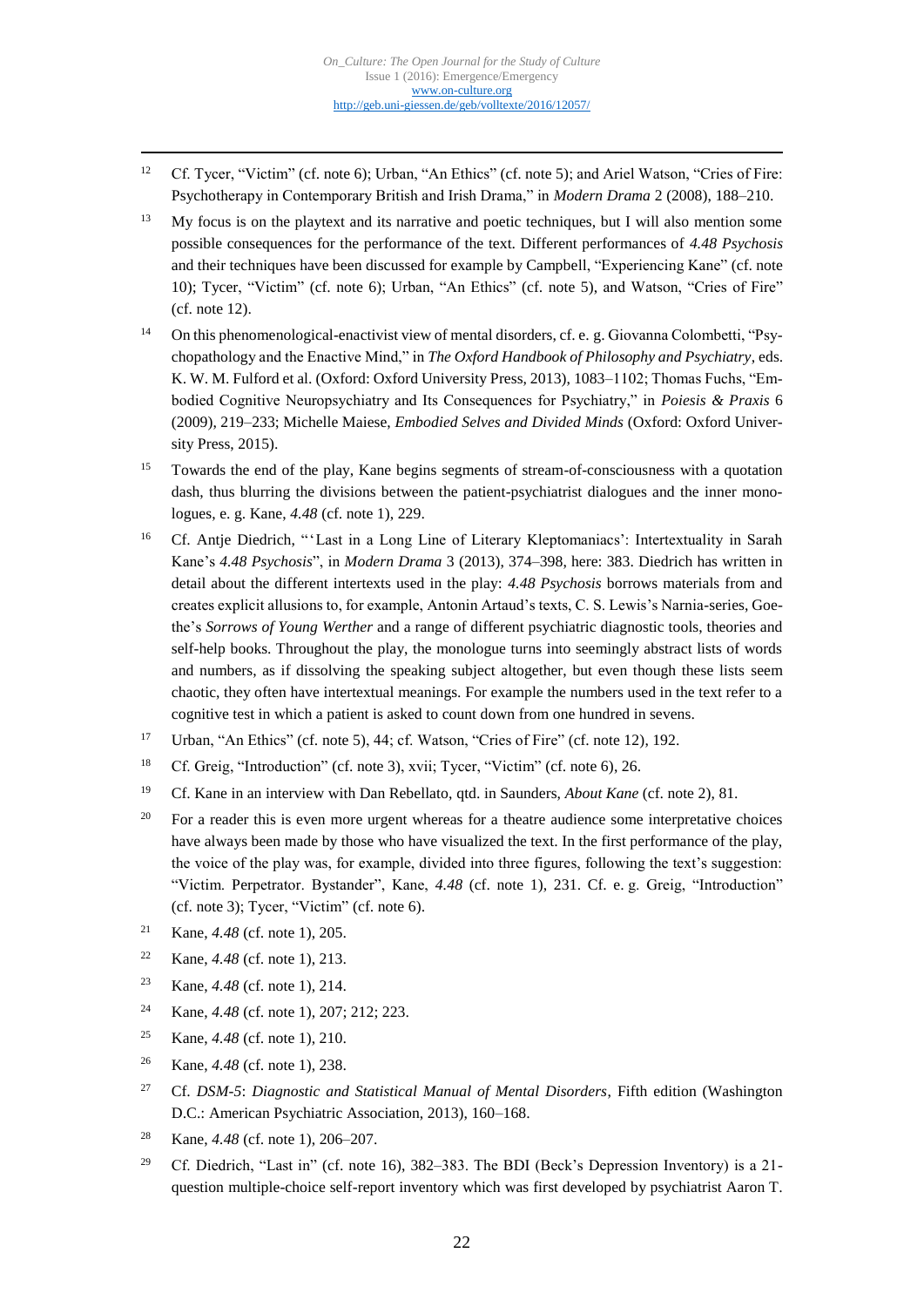Beck in the 1960's. In BDI the severity of depression is measured by calculating the patient's choices between propositions like: "(0) I do not feel sad. (1) I feel sad. (2) I am sad all the time and I can't snap out of it. (3) I am so sad or unhappy that I can't stand it. (0) I am not particularly discouraged about the future. (1) I feel discouraged about the future. (2) I feel I have nothing to look forward to. (3) I feel the future is hopeless and that things cannot improve." When compared to the inventory, Kane's monologist's score is approximately 60 — indicating extreme depression (the highest possible total is 62).

Kane's symptom listing is also very much in line with the latest DSM's description of major depressive disorder, according to which five (or more) of the following symptoms have to be present during a 2-week period: "1. Depressed mood most of the day, nearly every day, as indicated by either subjective report (e. g., feels sad, empty, hopeless) or observation made by others (e. g., appears tearful). […] 2. Markedly diminished interest or pleasure in all, or almost all, activities most of the day, nearly every day […]. 3. Significant weight loss when not dieting or weight gain [...], or decrease or increase in appetite nearly every day. [...] 4. Insomnia or hypersomnia nearly every day. 5. Psychomotor agitation or retardation nearly every day […]. 6. Fatigue or loss of energy nearly every day. 7. Feelings of worthlessness or excessive or inappropriate guilt (which may be delusional) nearly every day […]. 8. Diminished ability to think or concentrate, or indecisiveness, nearly every day […]. 9. Recurrent thoughts of death […], recurrent suicidal ideation without a specific plan, or a suicide attempt or a specific plan for committing suicide." *DSM-5* (cf. note 27), 160–161.

<sup>30</sup> Kane, *4.48* (cf. note 1), 218.

- <sup>31</sup> Cf. *DSM-5* (cf. note 27), 160–168; Thomas Fuchs, "Depression, Intercorporeality, and Interaffectivity," in *Journal of Consciousness Studies* 7–8 (2013), 219–238, here: 233.
- <sup>32</sup> On medicalizing and reductionist psychiatry, cf. e. g. Pat Bracken and Philip Thomas, "Challenges to the Modernist Identity of Psychiatry: User Empowerment and Recovery," in *The Oxford Handbook of Philosophy and Psychiatry*, eds. K. W. M. Fulford et al. (Oxford: Oxford University Press, 2013), 123–138; Louis C. Charland, "Why Psychiatry Should Fear Medicalization," in *The Oxford Handbook of Philosophy and Psychiatry*, eds. K. W. M. Fulford et al. (Oxford: Oxford University Press, 2013), 159–175.
- <sup>33</sup> Kane, *4.48* (cf. note 1), 212.
- <sup>34</sup> The psychiatrist, for example, suggests that the patient is "allowing" the illness, because s/he refuses to take medication in fear of losing the ability to work, *4.48*, 220–221.
- <sup>35</sup> Kane, *4.48* (cf. note 1), 210–211.
- <sup>36</sup> Kane, *4.48* (cf. note 1), 211.
- <sup>37</sup> Kane, *4.48* (cf. note 1), 217.
- <sup>38</sup> Kane, *4.48* (cf. note 1), 212.
- <sup>39</sup> Elsewhere in the play, the monologic segments can be understood as the present time of the play, but here the monologue seems to encompass both the past and the present events.
- <sup>40</sup> Kane, *4.48* (cf. note 1), 221–223.
- <sup>41</sup> Kane, *4.48* (cf. note 1), 221–223.
- <sup>42</sup> Kane, *4.48* (cf. note 1), 223.
- <sup>43</sup> Kane, *4.48* (cf. note 1), 223. Setraline is an antidepressant and Zopiclone is used to treat insomnia.
- <sup>44</sup> Kane, *4.48* (cf. note 1), 224. Lofepramine and Citalopram are commonly used antidepressants.
- <sup>45</sup> Kane, *4.48* (cf. note 1), 224. Thorazine is an anti-psychotic drug used to treat psychotic disorders like schizophrenia.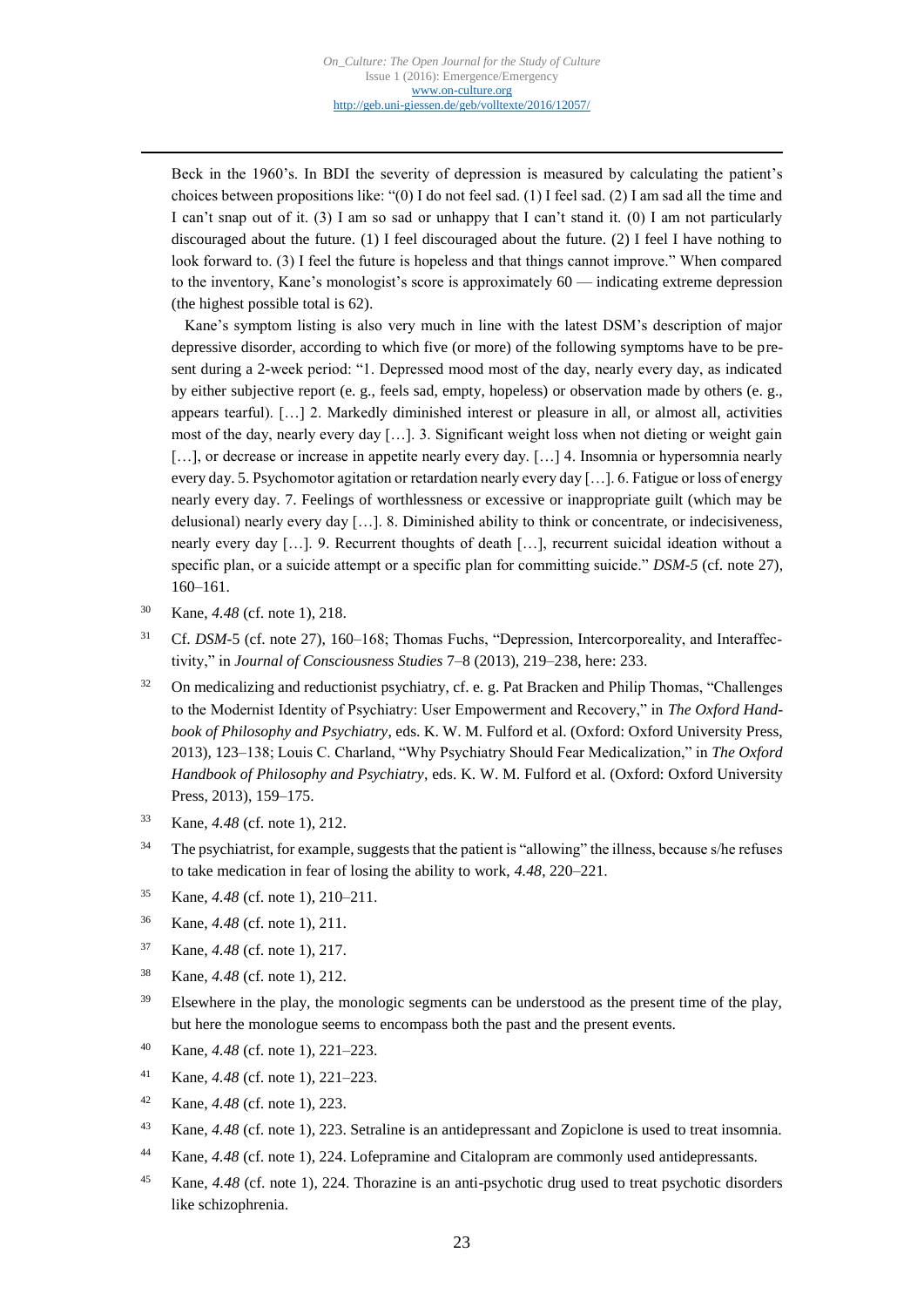<sup>46</sup> Kane, *4.48* (cf. note 1), 225.

- <sup>47</sup> Kane, *4.48* (cf. note 1), 220.
- <sup>48</sup> Another paradox is that it is exactly the drugs with which the monologist ends her/his life in the final scene. The monologist addresses the audience and lists the drugs s/he has taken: "Please don't cut me up to find out how I died / I'll tell you how I died / One hundred Lofepramine, forty five Zopiclone, twenty five Temazepam, and twenty Melleril." Kane, *4.48* (cf. note 1), 241. The monologist's demand of not performing an autopsy can also be read as a final effort to fight against the view in which the human mind is reduced to a mechanism.
- <sup>49</sup> Kane, *4.48* (cf. note 1), 205.
- <sup>50</sup> Colombetti, "Psychopathology" (cf. note 14), 1094–1095; Maiese, *Embodied Selves* (cf. note 14), ix. Cf. also David Herman, "Re-minding Modernism," in *Emergence of Mind: Representations of Consciousness in Narrative Discourse in English*, edit. David Herman (Lincoln: Nebraska University Press, 2011), 245–272.
- <sup>51</sup> Cf. Maiese, *Embodied Selves* (cf. note 14), ix.
- <sup>52</sup> On the narrowing of Kane's focus in her last plays, cf. e. g. Greig, "Introduction" (cf. note 3), xvi.
- <sup>53</sup> Kane, *4.48* (cf. note 1), 206.
- <sup>54</sup> Cf. Louis A. Sass, *Madness and Modernism: Insanity in the Light of Modern Art, Literature, and Thought* (Cambridge, Massachusetts: Harvard University Press 1994), 45.
- <sup>55</sup> Cf. Matthew Ratcliffe, "Existential Feeling and Psychopathology," in *Philosophy*, *Psychiatry & Psychology* 2 (2009), 179–194, here: 181.
- <sup>56</sup> Cf. Kane qtd. in Saunders, *About Kane* (cf. note 2), 81.
- <sup>57</sup> Thomas Fuchs, "Corporealized and Disembodied Minds: A Phenomenological View of the Body in Melancholia and Schizophrenia," in *Philosophy*, *Psychiatry & Psychology* 2 (2005), 96–107, here: 99.
- <sup>58</sup> Fuchs, "Corporealized" (cf. note 57), 99.
- <sup>59</sup> Kane, *4.48* (cf. note 1), 214.
- <sup>60</sup> Fuchs, "Corporealized" (cf. note 57), 104.
- <sup>61</sup> Kane, *4.48* (cf. note 1), 213.
- <sup>62</sup> Kane, *4.48*(cf. note 1), 230.
- <sup>63</sup> For example Tycer makes this kind of an interpretation, cf. Tycer, "Victim" (cf. note 6), 27–28.
- <sup>64</sup> Kane, *4.48* (cf. note 1), 210.
- <sup>65</sup> Kane, *4.48* (cf. note 1), 237.
- <sup>66</sup> Kane, *4.48* (cf. note 1), 215.
- <sup>67</sup> Cf. Sigmund Freud, "Mourning and Melancholia," in *On Metapsychology: The Theory of Psychoanalysis*, trans. James Strachey (Harmondsworth: Penguin, 1985), 245–268.
- <sup>68</sup> Cf. e. g. Sara Ahmed, *The Cultural Politics of Emotion* (London: Routledge, 2004), 103–105.
- <sup>69</sup> Kane, *4.48* (cf. note 1), 227.
- <sup>70</sup> Kane, *4.48* (cf. note 1), 229–230.
- <sup>71</sup> Cf. Thomas Fuchs, "The Phenomenology of Affectivity," in *The Oxford Handbook of Philosophy and Psychiatry*, eds. K. W. M. Fulford et al. (Oxford: Oxford University Press, 2013), 612–631, here: 619.